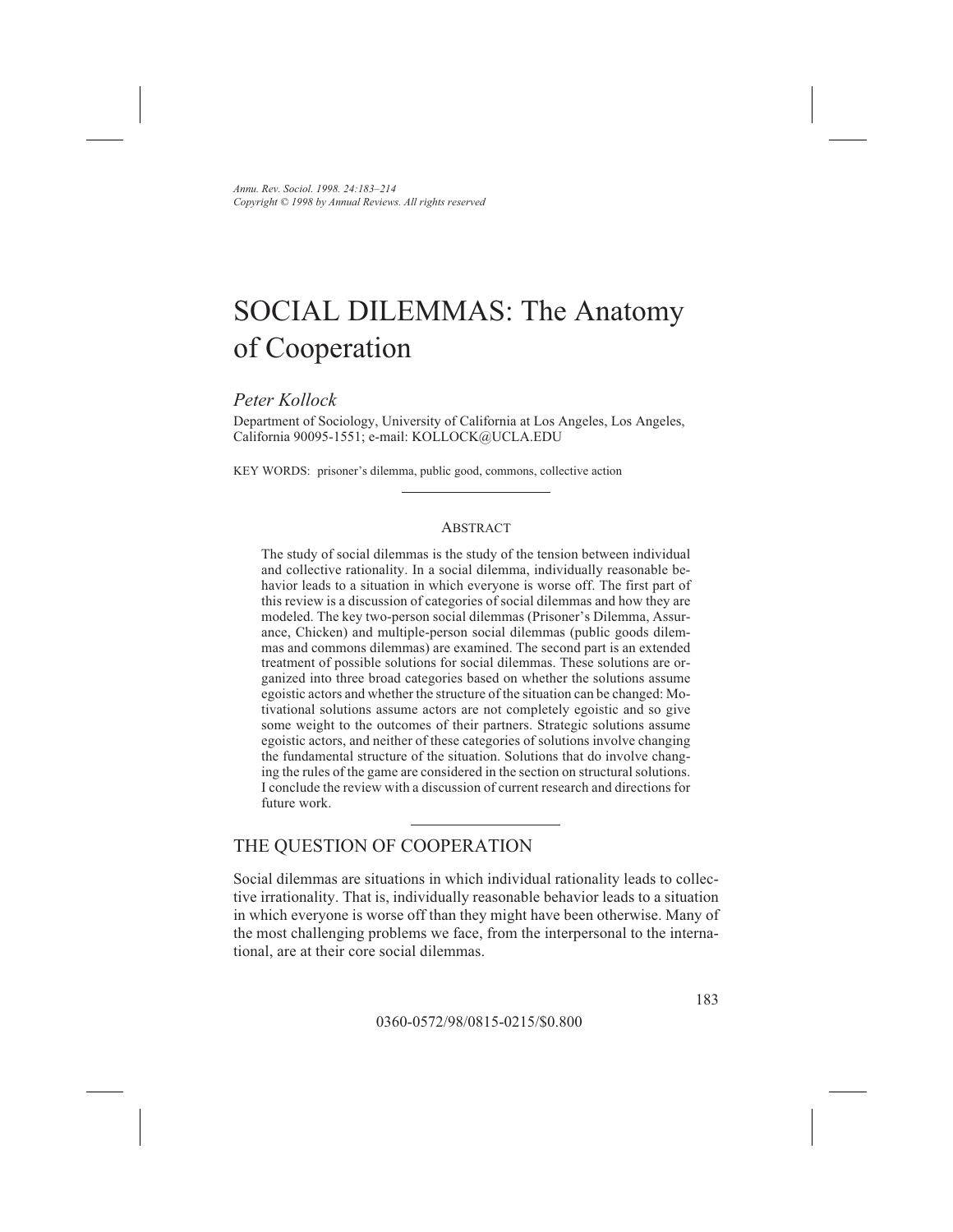As individuals we are each better off when we make use of a public resource, such as public television, without making any contribution, but if everyone acted on this conclusion, the public resource would not be provided and we would all be hurt. Each farmer does best by taking as much irrigation water as possible, and each fisher benefits from catching as many fish as possible, but the aggregate outcome of these individually reasonable decisions can be disaster—groundwater exhausted and fish species depleted to the point of extinction.

This review of the literature on social dilemmas is divided into two major sections. The first is a discussion of categories of social dilemmas and how they are modeled. The second is an extended treatment of possible solutions for social dilemmas. I conclude with a discussion of current research and directions for future work.

Any review of this length is necessarily selective. I have focused mainly but not exclusively on research since 1980 and on behavioral studies that use either experimental methods or field research. Even with these filters, the work I discuss is still a small sample; my goal is to provide a structure for understanding this area of research and a set of pointers to useful resources. For further information I would suggest other reviews by Komorita & Parks (1995, 1996), Ledyard (1995), Yamagishi (1995), van Lange et al (1992), Messick & Brewer (1983), Stroebe & Frey (1982), Orbell & Dawes (1981), Dawes (1980), Edney & Harper (1978a). A number of edited volumes are useful general resources, in particular the volumes that have come out of the biannual International Conference on Social Dilemmas: Liebrand & Messick (1996), Schulz et al (1994), Liebrand et al (1992), Wilke et al (1986). Other useful edited volumes include Schroeder (1995) and Hinde & Groebel (1991). An important set of field studies on social dilemmas can be found in Ostrom et al (1994), Bromley et al (1992), Ostrom (1990), McCay & Acheson (1987), Hardin & Baden (1977). There is even a popular press account of these issues in Poundstone (1992). Finally, a variety of resources are now available on the World Wide Web. I have collected a number of these sources at a Web page devoted to this review: www.sscnet.ucla.edu/soc/faculty/kollock/dilemmas (1998b).

# MODELING SOCIAL DILEMMAS

All social dilemmas are marked by at least one *deficient equilibrium*. It is deficient in that there is at least one other outcome in which everyone is better off. It is an equilibrium in that no one has an incentive to change their behavior. Thus, at their worst, social dilemmas exemplify the true meaning of tragedy: "The essence of dramatic tragedy," wrote Whitehead, "is not unhappiness. It resides in the solemnity of the remorseless working of things" (quoted in Stroebe & Frey 1982). A group of people facing a social dilemma may com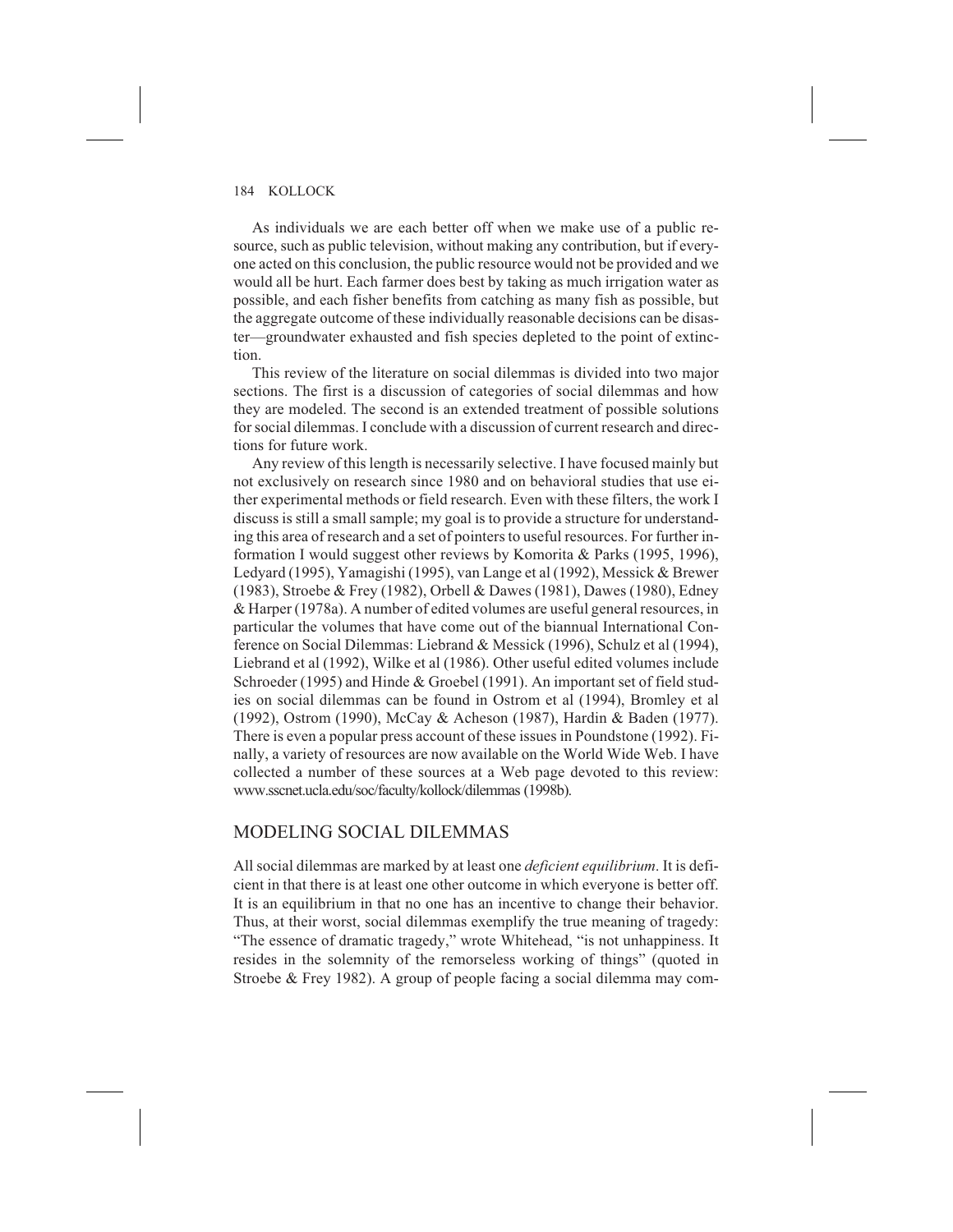pletely understand the situation, may appreciate how each of their actions contribute to a disastrous outcome, and still be unable to do anything about it.

The most severe social dilemmas are also characterized by a *dominating strategy* that leads to a deficient equilibrium. A dominating strategy is a strategy that yields the best outcome for an individual regardless of what anyone else does. The compelling, and perverse, feature of these dilemmas is that there is no ambiguity about what one should do to benefit oneself, yet all are hurt if all follow this "rational" decision. However, not all social dilemmas involve dominating strategies, as we see below.

### *Necessary, Dangerous Metaphors*

The literature in social dilemmas has revolved around three metaphorical stories that have assumed mythic proportions. These stories—the Prisoner's Dilemma, the problem of providing Public Goods, and the Tragedy of the Commons—have served as catalysts facilitating and structuring research. They have also served as blinders. The hegemony of these models has at times led researchers—or worse, policy makers—to believe mistakenly that these metaphors capture the whole range of social dilemmas or accurately model all empirical social dilemmas.

I deal with each of these models and their limitations below as well as with other models of social dilemmas that have traditionally received less attention. In categorizing social dilemmas, I make the first cut in distinguishing dilemmas that involve only two actors (known as dyadic or two-person dilemmas) from social dilemmas involving multiple actors (known as *N*-person dilemmas, where *N* is some number greater than two).

### *Two-Person Dilemmas*

In 1950 Merrill Flood and Melvin Dresher—scientists at RAND Corporation in Santa Monica, California—carried out an informal experiment using a new game they had developed. The game was the simplest possible example of a social dilemma in that it involved only two people, each of whom faced a single choice between two options (termed cooperation and defection). Albert Tucker, a mathematician who was a colleague of theirs, created a story to go along with the game that involved two prisoners, which subsequently became known as the *Prisoner's Dilemma*—the game that launched a thousand studies (actually, several thousand).

The original story involves two prisoners who are separately given the choice between testifying against the other or keeping silent (see e.g. Luce & Raifa 1957). In my classroom I offer a simple example of the game: Two students are asked to take \$1 out of their wallets. Each, in secret, decides whether to place the money in an envelope (cooperate) or to keep the money in one's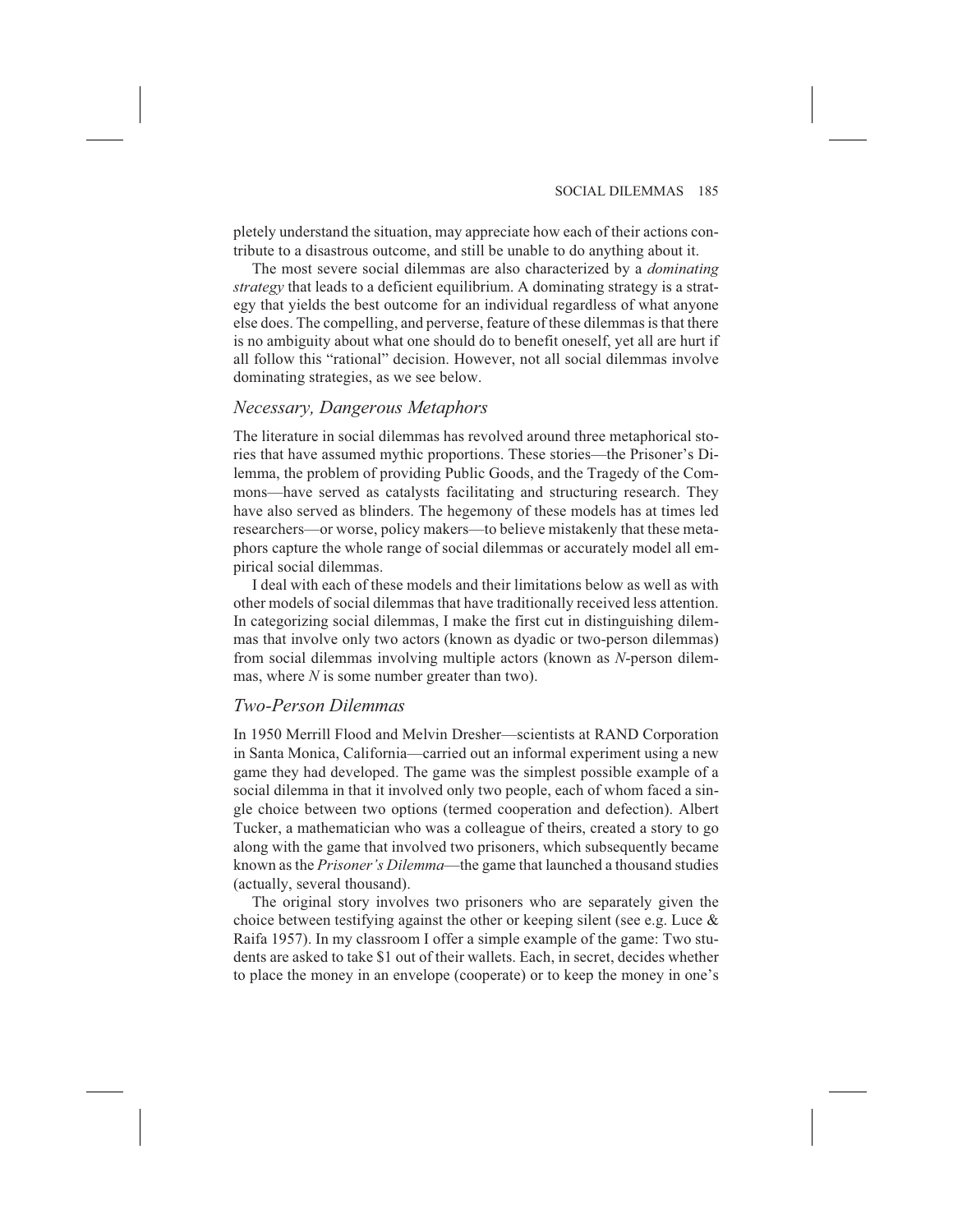pocket (defect). Each envelope is then given to the other person, and I double whatever money has been given. The possible outcomes (in dollars) are seen in Figure 1*a*. The game is marked by the fact that whatever choice one's partner makes, one is better off defecting (i.e. defecting is a dominating strategy): If Player II cooperates, Player I's defection brings a payoff of \$3 for Player I, and \$0 for Player II. If Player II defects, Player I is still better off defecting, which yields a payoff of \$1 for both. Since the payoff structure is identical for both actors, they converge on mutual defection even though both would be better off if they had cooperated, a move that gives both actors a payoff of \$2. In other words, it is a deficient equilibrium. This dilemma is at the heart of unsecured transactions. For example, when I buy something through the mail, I may be tempted to not send a check and the other person may be tempted to not send the goods, but if we both defect, we are each worse off than if we had consummated the exchange.

What defines the Prisoner's Dilemma is the relative value of the four outcomes. The best possible outcome is defecting while one's partner cooperates (designated DC). The next best outcome is mutual cooperation (CC) followed by mutual defection (DD), with the worst outcome being the case in which one cooperates while one's partner defects (CD). Thus, in a Prisoner's Dilemma,  $DC > CC > DD > CD$ <sup>1</sup>

Two other important games can be created by switching the relative value of the outcomes. If mutual cooperation leads to a better outcome than unilateral defection (CC > DC > DD > CD), the situation is known as an *Assurance Game*; an example of this game is shown in Figure 1*b*. The name comes from the fact that a person would be willing to cooperate as long as that person were assured that the partner would cooperate as well. A common misunderstanding is that an Assurance Game presents no dilemma and leads inevitably to mutual cooperation. In fact, cooperation is not a dominating strategy, and if the person believes the partner will defect, the best the person can do is to defect as well. In other words, the Assurance Game has two equilibria: mutual cooperation, which is an optimal equilibrium, and mutual defection, which is a deficient equilibrium.<sup>2</sup> I may be happy to work with you on preparing a joint report, and a report to which we have both contributed may be the best possible outcome for me, but if I cannot prepare the report myself and I do not believe you will cooperate, I am best off defecting as well. The key issue in the Assurance

<sup>&</sup>lt;sup>1</sup>There is a second inequality that is also often included as part of the definition:  $CC$  > (CD + DC)/2. This inequality states that mutual cooperation is more profitable that alternating exploitation of self with exploitation of other.

 $2$ Technically, the equilibria I discuss in this section are known as Nash equilibria. A Nash equilibrium is "any pair of strategies with the property that each player maximizes his or her payoff given what the other player does" (Ostrom et al 1994, p. 54).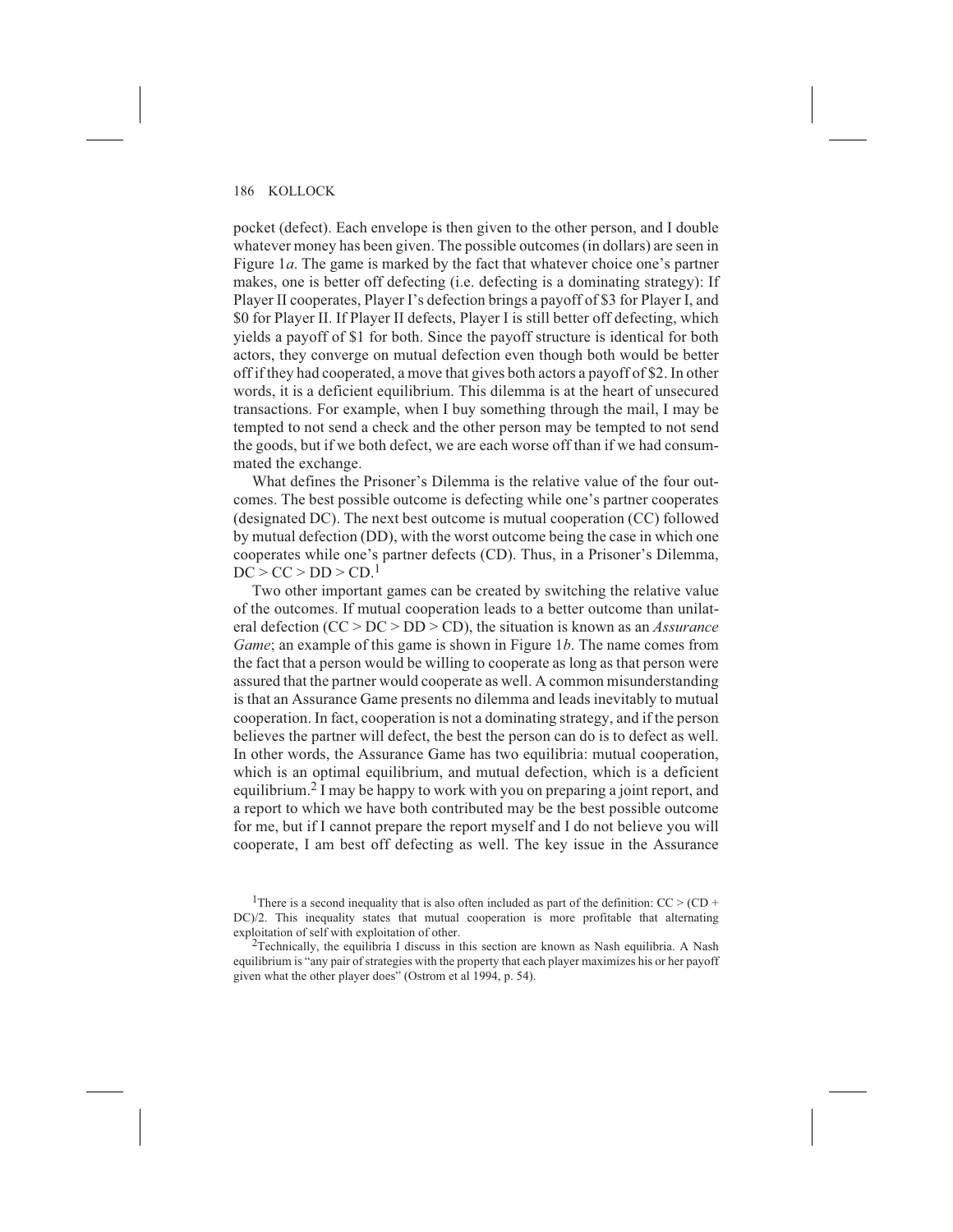

*Figure 1* Three two-person games in their ordinal form: I and II designate Players I and II; C and D designate cooperation and defection. Player I's outcomes are shown in bold. Nash equilibria are designated with asterisks.

Game is whether we can trust each other. This game has received much less attention than the Prisoner's Dilemma Game, although I argue below that it is a more accurate model than the Prisoner's Dilemma Game of many social dilemma situations.

The third game discussed here is created by switching a different pair of outcomes in the Prisoner's Dilemma Game. If mutual defection yields a worse outcome than unilateral cooperation ( $DC > CC > CD > DD$ ), we create the game of *Chicken*, which can be seen in Figure 1*c*. It is named after a game of dare that was made famous in the 1955 film *Rebel Without a Cause*. Two youths drive their cars toward each other (or in the case of the film, toward a cliff). The first youth to turn away is "chicken" and loses face, while the other youth basks in the glory of his courage. However, if neither youth turns away, they both end by dying—the worst outcome. If both turn away, the sting of being chicken is not as great since both drivers lost their nerve. There are two equilibria in the Chicken Game—unilateral defection and unilateral cooperation. If driving toward each other, you are sure the other person will lose their nerve and swerve, you are best off driving straight ahead, but if you believe the other person will not swerve, you are better off swerving and losing face rather than your life. In this sense, you have an advantage in this game if you can convince the other person that you are crazy, irrational, suicidal, or otherwise incapable or unwilling to change course. In such a setting the other driver will swerve and you will obtain the best possible outcome.

An alternate interpretation of the Chicken Game is a situation in which each person individually has the ability to produce an outcome that will benefit both parties, although providing the benefit involves some cost. Whereas mutual cooperation is the unambiguous goal for the Prisoner's Dilemma Game and the Assurance Game, that is not necessarily the case for the Chicken Game. If one person can provide a joint benefit, then it may make no sense for the second person to duplicate the effort. The problem comes when each person attempts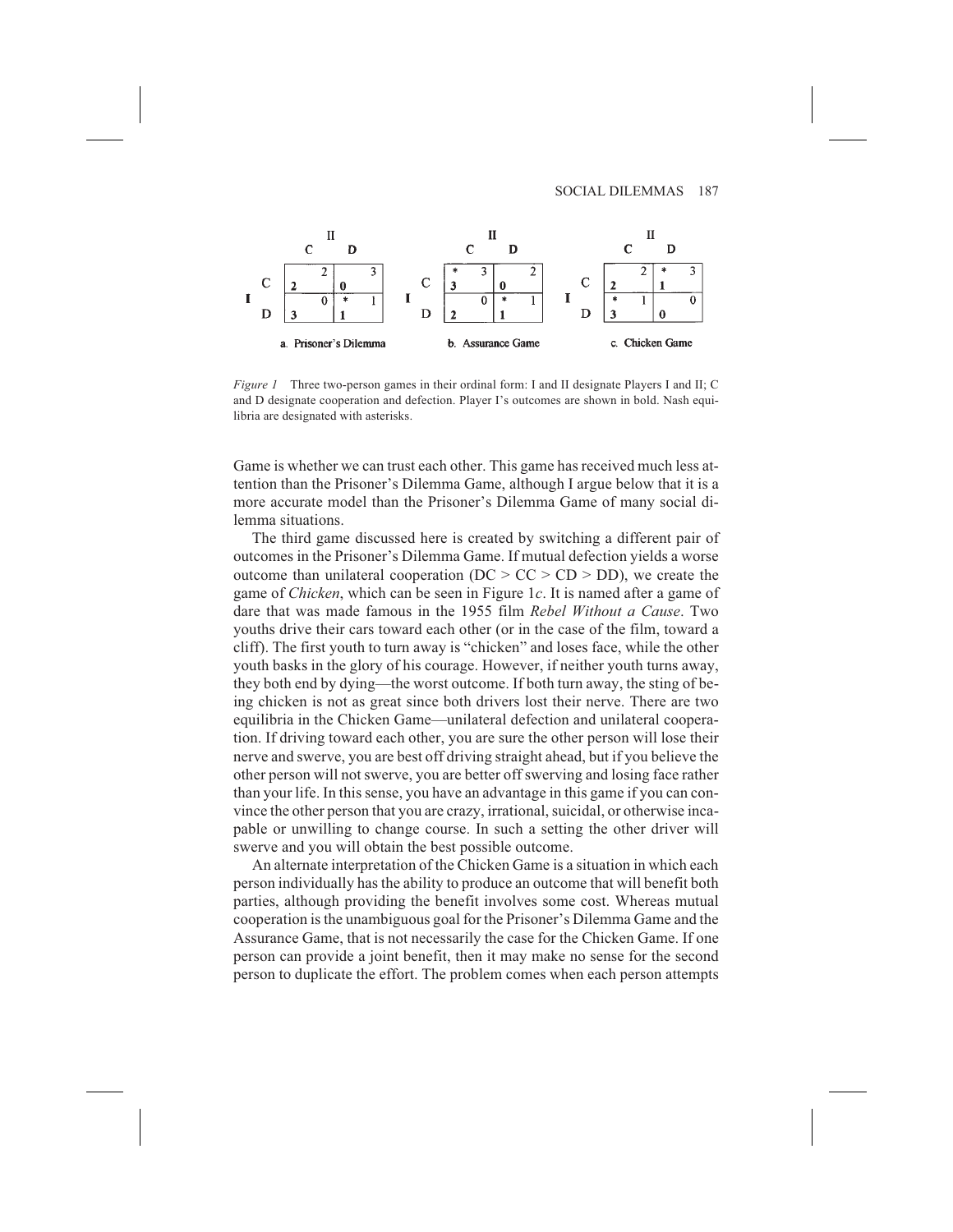to "stare the other down," each refusing to budge and hoping the other will give in and cooperate. The key problem then is avoiding a stalemate that results in the worst possible outcome.<sup>3</sup>

Note that unlike the Prisoner's Dilemma Game, neither the Assurance Game nor the Chicken Game has a dominating strategy. In the latter two games the partner's choice is crucial in determining one's best outcome—one wants to match the partner's choice in the Assurance Game and to make the opposite choice in the Chicken Game.

## *Multiple-Person Dilemmas*

The first cut in categorizing social dilemmas was distinguishing between twoperson and *N*-person dilemmas. Within *N*-person dilemmas we make the next cut, distinguishing between two broad types of multiple-person dilemmas in terms of how the costs and benefits are arranged for each individual (Cross & Guyer 1980). In the first type, known as a social fence, the individual is faced with an immediate cost that generates a benefit that is shared by all. The individual has an incentive to avoid the cost, but if all do so each is worse off than if they had managed to "scale the fence." In the second type, termed a social trap, the individual is tempted with an immediate benefit that produces a cost shared by all. If all succumb to the temptation, the outcome is a collective disaster.<sup>4</sup> Within each of these broad categories lies a richly developed metaphor that has driven research in the area: (*a*) the provision of public goods (a social fence) and  $(b)$  the tragedy of the commons (a social trap).<sup>5</sup> The potentially noxious outcomes of both types of social dilemmas stem from what economists refer to as externalities, which are present "whenever the behavior of a person affects the situation of other persons without the explicit agreement of that person or persons" (Buchanan 1971, p. 7). Broadly speaking, externalities are uncompensated interdependencies (Cornes & Sandler 1996).

PUBLIC GOODS DILEMMAS A public good is a resource from which all may benefit, regardless of whether they have helped provide the good—I can enjoy public television whether or not I contribute any money, and I can enjoy the parks in my city even if I do not pay municipal taxes. This is to say that public

 $3$  Poundstone (1992, p. 203) reports an anecdote by Anatol Rapoport that "the Fuegian language of the natives of Tierra del Fuego contains the word *mamihlapinatapai*, meaning, 'looking at each other hoping that either will offer to do something that both parties desire but are unwilling to do.'"

 $4$ Note that this general formulation of social dilemmas rests on learning models rather than on any assumption of more complex strategic decision-making, as is common in the economic models to be discussed.

5 5Other important dimensions along which social dilemmas can be categorized include the temporal lag between the original action and the eventual disaster (e.g. Messick & Brewer 1983) and whether the actors in a social dilemma each face an identical incentive structure or not (e.g. Marwell & Oliver 1993).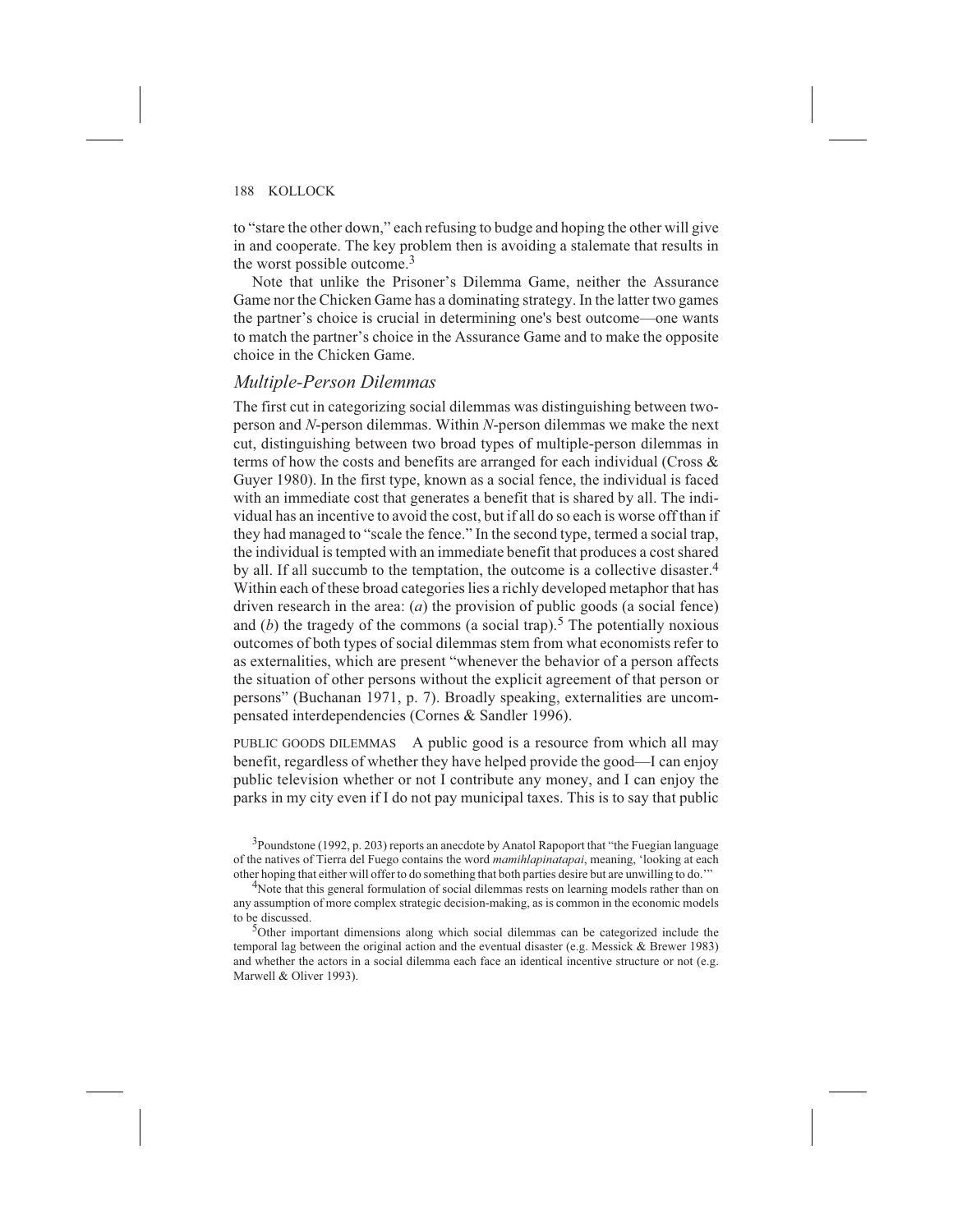goods are *non-excludable* and as a result there is the temptation to enjoy the good without contributing to its creation or maintenance. Those who do so are termed free-riders, and while it is individually rational to free-ride, if all do so the public good is not provided and all are worse off. This decision is based on greed, i.e., the simple desire to obtain the best possible outcome for oneself. There is also a second reason that can lead to defection—a person may be willing to cooperate but fear that not enough others will do so to actually provide a public good. Rather than greed, the concern here is the fear of being a sucker, i.e., throwing away one's efforts on a lost cause.

Public goods are also distinguished by the fact that they are *nonrival* (Cornes & Sandler 1996) in that one person's use of the good does not diminish its availability to another person—my enjoyment of public television does not make less of it available to anyone else. A pure public good is completely nonexcludable and nonrival, but many public goods exhibit these two qualities only to a varying degree. The basic problem was described at least as early as 1739 by Hume, articulated by Samuelson in 1954, and made famous by Olson in 1965 with the publication of *The Logic of Collective Action*.

A key characteristic of public goods dilemmas is the relationship between the level of resources contributed toward the production of a public good and the level of the public good that is provided. This relationship is known as the production function (Marwell & Oliver 1993, Heckathorn 1996). Production functions can take on any number of forms, but the four basic production functions shown in Figure 2 can be used to model many of the most important dynamics in public goods dilemmas.<sup>6</sup>

With a decelerating production function (Figure 2*a*), initial contributions have the greatest effect, with additional contributions generating increasingly diminishing returns. With a linear production function (Figure 2*b*), each unit of resource contributed produces the same return. An accelerating production function (Figure 2*c*) produces few returns for the initial contributions but brings increasing returns as the contributions increase. Finally, discontinuities in the production function, such as the step-level function in Figure 2*d*, create thresholds (also known as provision points). In these cases little or no amount of the public good is produced until a certain level is reached, at which point a small increase in the level of contributions returns a large and discontinuous amount of the public good. In the analysis of public goods, one of the most important distinctions is whether there are threshold points in the production function (Ledyard 1995).

A common misunderstanding is the assumption that all *N*-person dilemmas have the structure of an *N*-person Prisoner's Dilemma Game. That is, that there

<sup>&</sup>lt;sup>6</sup>Some production functions are combinations of these basic forms. A third-order S-shaped curve, for example, is composed of accelerating, linear, and decelerating components.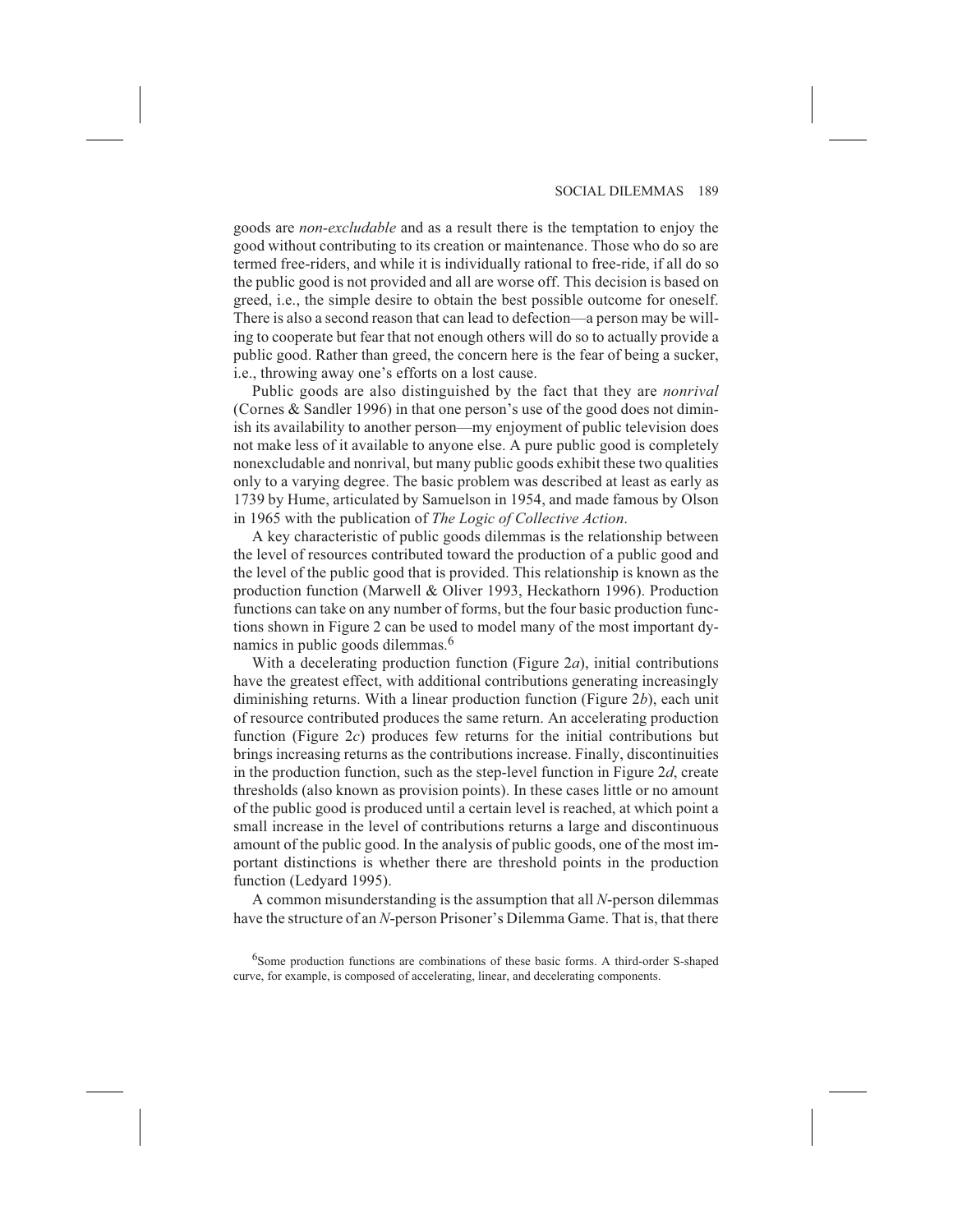

*Figure 2* Four production functions (*a*) Decelerating, (*b*) Linear, (*c*) Accelerating, (*d*) Step Function

is a dominating strategy that leads to a deficient equilibrium in which no one cooperates.<sup>7</sup> In fact, various production functions can yield *N*-person versions of the Assurance Game and Chicken Game as well as the Prisoner's Dilemma Game.<sup>8</sup> Note that if a situation has the structure of an Assurance Game, there is no temptation to free-ride—the only concern is whether one will be a "sucker." In a Chicken Game, however, the incentive to free-ride can be even more severe than in the Prisoner's Dilemma Game (Yamagishi 1995).

COMMONS DILEMMAS The second mythic story commonly used in describing *N*-person dilemmas is the tragedy of the commons. Early statements of the basic problem can be found in Aristotle (*Politics*, Book II, Chapter 3).<sup>9</sup> The dilemma in its modern form was carefully described by Lloyd in 1832 and made famous by Hardin in 1968 when he published his article in *Science* on the topic. Hardin described a group of herders having open access to a common parcel of land on which they could let their cows graze. It is in each herder's interest to put as many cows as possible onto the land, even if the commons is damaged as a result. The herder receives all the benefits from the additional cows, and the damage to the commons is shared by the entire group. Yet if all herders make this individually reasonable decision, the commons is destroyed and all will suffer. When timber is harvested faster than it can grow or when fish are caught in greater numbers than their reproductive capacity, we face tragedies of the commons. Here again the problem is the non-excludability of a joint resource, but unlike public goods, a key feature of commons dilemmas is

 $7$ This belief has led to some misguided critiques of the game theoretic models underlying work on social dilemmas. For a rejoinder to these flawed criticisms as well as an honest discussion of the limits of game theoretic models, see Lohmann (1995).

<sup>8</sup>Heckathorn (1996) has written a very useful general analysis of different types of games and how they are the result of various production functions in combination with the relative value of the public good (note that this analysis concerns dyadic games). See also Schelling (1978) for an influential discussion and method of modeling different social dilemmas.

<sup>9</sup>And later in traditional rhymes: "They hang the man and flog the woman, That steal the goose from off the common, But let the greater villain loose, That steals the common from the goose" (quoted in Fairlie et al 1994).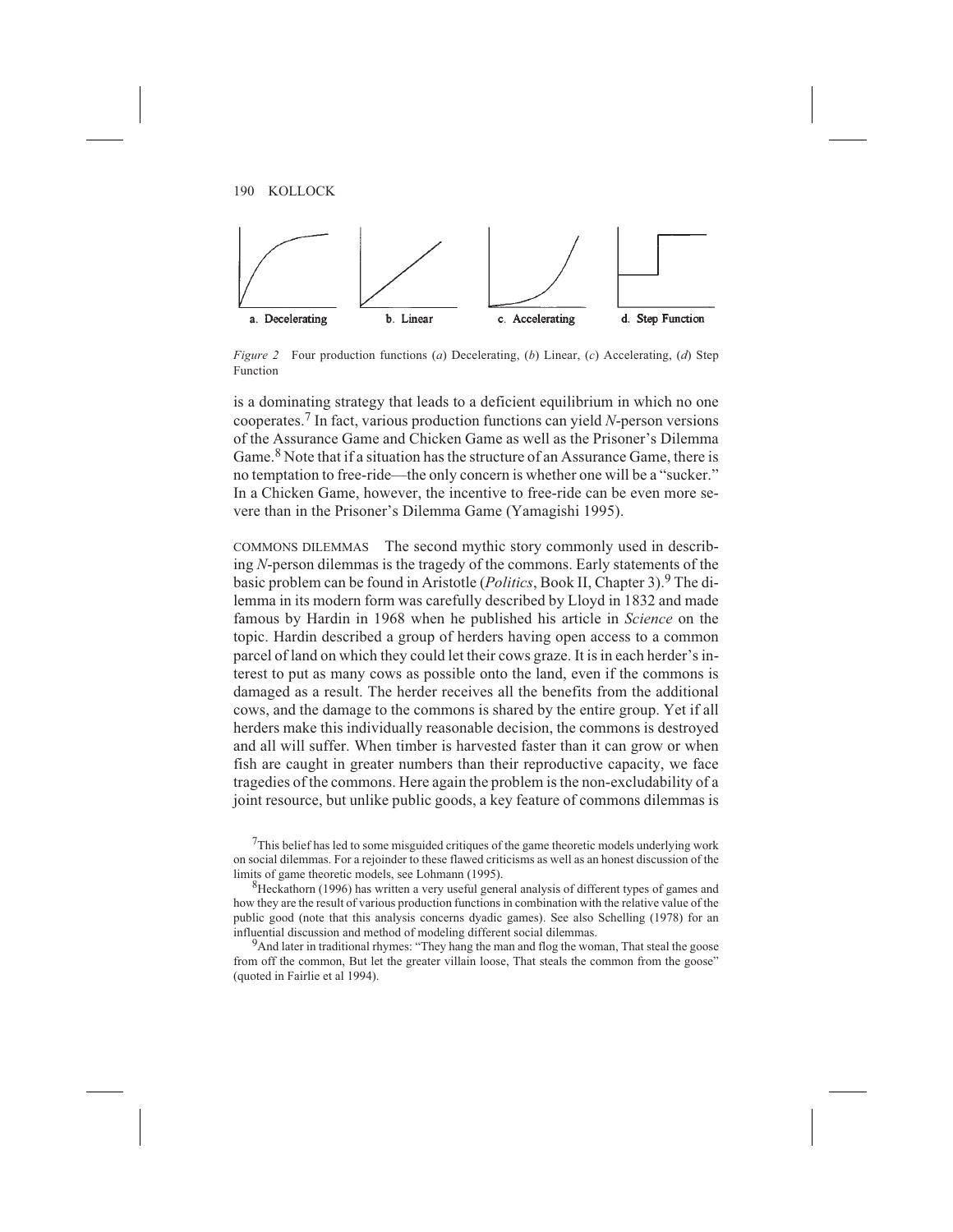the *subtractability* of the benefits (the opposite of being nonrival): The tree I cut, the fish I catch, and the water I use are not available for others.

For commons dilemmas, the issue is not the production function but the carrying capacity of the commons, which is a function of its replenishment rate. Different resource pools will be renewed at different rates—the reproduction rate of a species of fish, the yearly rainfall that adds to groundwater reserves, the rate at which pollutants dissipate in the air; this will determine the rate at which the subtractable joint resource can be appropriated without exhausting the commons.

In sum, public goods dilemmas concern the production of, and commons dilemmas involve the use of, a joint good from which it is difficult to exclude others. There are many reasons why excluding others might be costly (Ostrom et al 1994): the physical nature of the resource (it is difficult to fence in ocean fish or exclude tax scofflaws from the benefits of secure national borders); the available technology (enclosing huge range lands used to be prohibitively expensive—until the introduction of barbed wire); or existing laws and traditional norms (which might prohibit anyone being excluded from a commons or public good). These two basic forms of *N*-person dilemmas are further distinguished by the fact that public goods are significantly nonrival, whereas commons dilemmas involve a subtractable resource.<sup>10</sup>

The move from two-person to *N*-person dilemmas involves a number of profound shifts that affect the dynamics of the game. Dawes (1980) described three important ways in which the two-person Prisoner's Dilemma Game differed from the *N*-person version: First, in an *N*-person dilemma, one's actions are not necessarily revealed to others—anonymity becomes possible and an individual can free-ride without others noticing her or his actions. In the twoperson case, each player "knows with certainty how the other has behaved" (Dawes 1980, p. 51). Second, the cost one imposes on others from defecting is focused completely on one's partner in the case of a two-person dilemma, whereas it is diffused throughout the group in an *N*-person dilemma. Finally, in a two-person dilemma, each person has significant control over one's partner's outcomes and so can shape the partner's behavior in important ways. In contrast, in an *N*-person dilemma, one may have little or no direct control over the outcomes others receive.

This list of distinguishing features is a useful starting point, but as we think about the whole range of social dilemmas, it is important to keep in mind two significant qualifications. First, anonymity, the diffusion of the harm of defection, and the inability to significantly impact others' outcomes are possible

 $10$ A nonrival good from which it is easy to exclude people is known as a club good (see Cornes & Sandler 1996 for an extended discussion of club goods). Goods that exhibit both subtractability and excludability are termed private goods.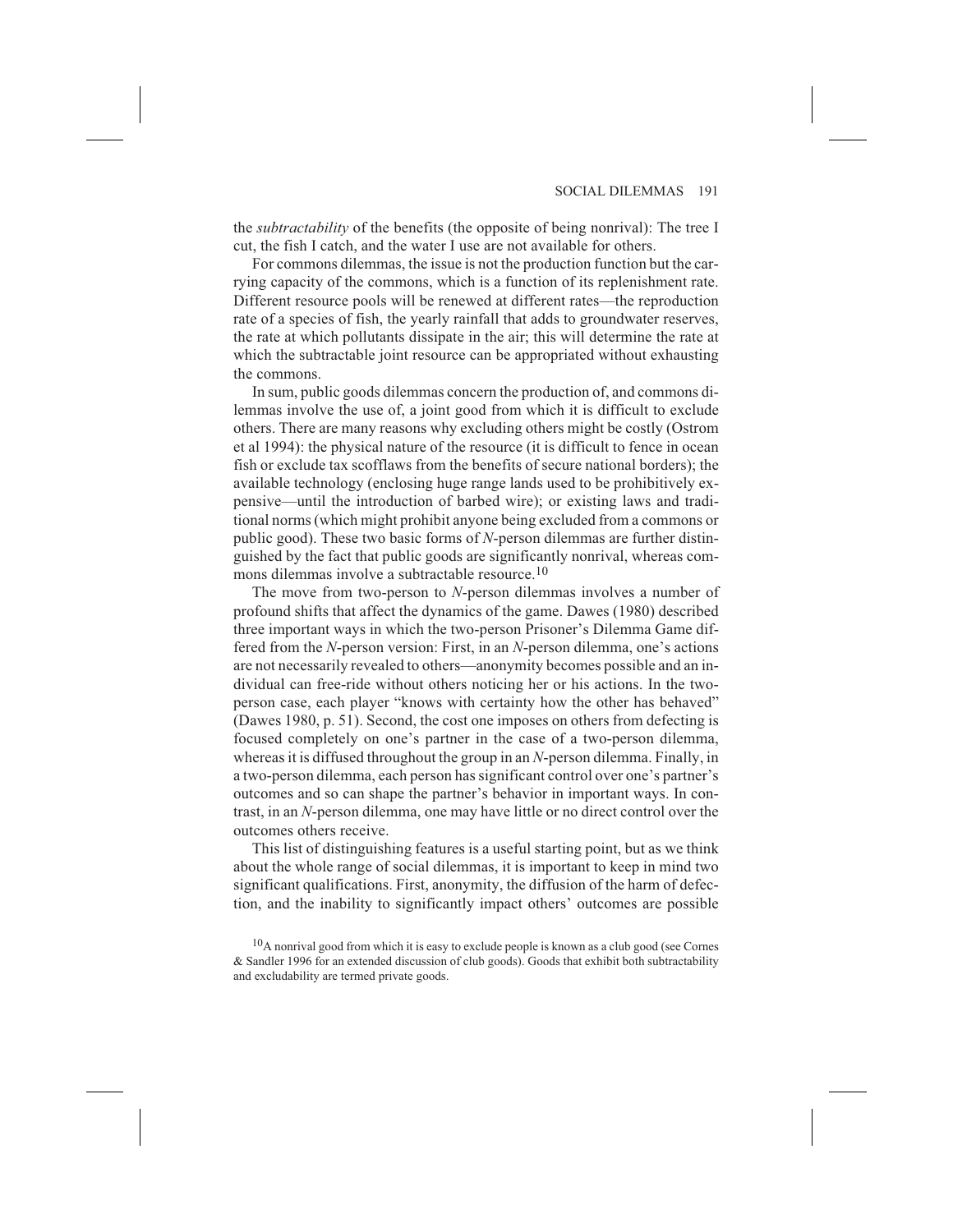though not inevitable features of *N*-person dilemmas. Kollock & Smith (1996), for example, discuss large-scale dilemmas that do not exhibit all of these features. Second, some of the features identified as characteristic of *N*-person dilemmas can be found in two-person dilemmas. For example, in the Prisoner's Dilemma Game as it is traditionally played in the experimental lab, each player knows with certainty how the partner has acted, but this is not the case for many of the two-person dilemmas in our empirical lives. I may promise my partner that I will run an errand for her while I am out, decide to take care only of my needs, and then claim upon returning that heavy traffic prevented me from fulfilling her request.

# SOLVING SOCIAL DILEMMAS

In this section possible solutions to social dilemmas are considered. These solutions are divided into three broad categories based on whether the solutions assume egoistic actors and whether the structure of the situation ("the rules of the game") can be changed. Motivational solutions assume actors are not completely egoistic and so give some weight to the outcomes of their partners. Strategic solutions assume egoistic actors, and neither of these categories of solutions involves changing the fundamental structure of the situation. Solutions that do involve changing the rules of the game are considered in the third section on structural solutions. I have grouped together both structural solutions that assume egoistic actors and structural solutions that assume some weight is given to what others receive.

# *Motivational Solutions*

Do individuals take their partners' outcomes into account when making a decision? Many of the models in the literature on social dilemmas assume actors who are focused only on their own outcomes, but it seems clear that many of us do give some weight to what our partner receives. As Dawes (1980, p. 176) commented, "Few of us would accept \$500 with nothing for our friend in lieu of \$495 for each of us."

SOCIAL VALUE ORIENTATIONS Research on social value orientations (e.g. Kuhlman & Marshello 1975, McClintock & Liebrand 1988) has sought to determine if there are stable individual differences in "preferences for particular distributions of outcomes to oneself and others" (van Lange et al 1992, p. 17). Many different social value orientations are theoretically possible, but most work has concentrated on various linear combinations of individuals' concern for the outcomes for themselves and their partners. One possibility is that an individual might behave so as to maximize joint outcomes (this is described as a cooperative orientation in this literature). An individual might also desire to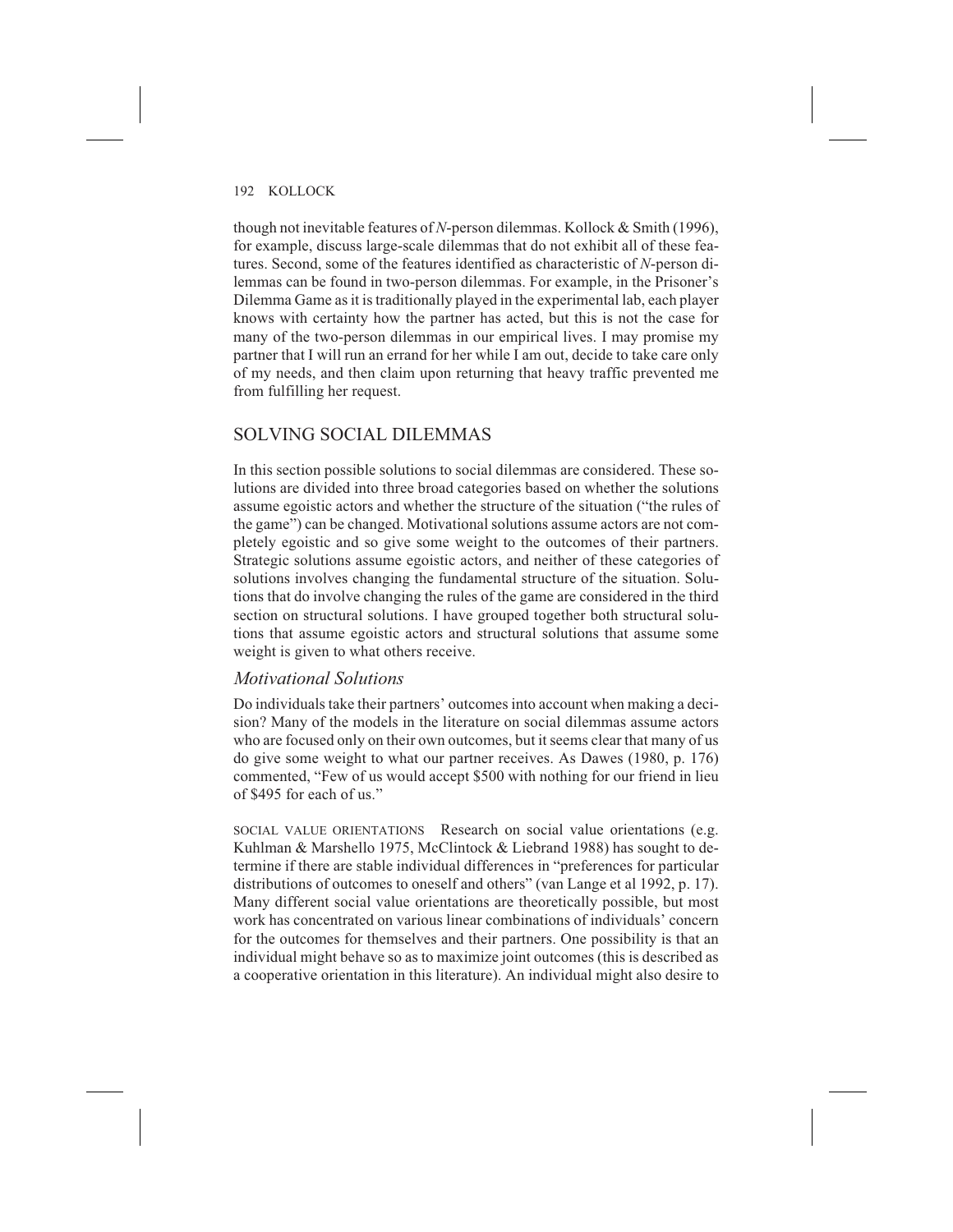maximize the relative difference between self and partner (a competitive orientation). Other orientations include maximizing the partner's outcome without regard for own outcome (altruism) or maximizing own outcome without any concern for the partner's outcome (individualism).<sup>11</sup> Research in numerous countries has found that most individuals can be classified as either cooperators, competitors, or individualists.

This work has shown that individuals with different social value orientations behave differently when faced with the same objective game (McClintock & Liebrand 1988, Liebrand et al 1986, Kramer et al 1986, Liebrand 1984). The researchers in this area have also shown that these orientations are relatively stable over time (Kuhlman et al 1986).<sup>12</sup> These studies make use of work by Kelley & Thibaut (1978) and Kelley (1979) on matrix transformations. Kelly & Thibaut argue that individuals often subjectively transform a given game and play it as if it were another game. There is, after all, no guarantee that subjects play an experimental game as intended by the researcher—for any of a variety of different reasons people might value particular outcomes more or less than the immediate objective payoff they receive.

Work on social value orientations has concentrated on assessing transformations that are the results of personality traits. Understanding that some individuals routinely give different weights to their own and partner's outcomes is an important piece of information in explaining the observed rates of cooperation in social dilemma situations. However, this knowledge is not very useful as a solution to dilemmas—this research does not tell us how to increase the level of cooperation.

One possibility would be to study how social value orientations are formed. A group of researchers (McClintock & Keil 1983, Toda et al 1978, McClintock 1974) have studied the development of cooperative and competitive orientations in children in several countries. Among other results, they have found that competition seems to be learned significantly earlier than cooperation and that overall levels of competitiveness can vary from country to country. But until the actual mechanisms are identified by which social orientations are learned, these insights still do not provide the basis for intervention in a social dilemma. Along these lines, a few studies (Frank et al 1993, Marwell & Ames 1981) have examined the effects of education later in life, examining whether

 $11$ Other more exotic orientations are also possible, such as martyrdom and sadism. Note that not all orientations can be modeled within this framework—another important social value orientation is minimizing the difference between own and partner's outcomes; this is related to issues such as equality and justice.

<sup>12</sup> Research has also found that stable individual differences exist in how trusting a person is and that this affects cooperation levels in social dilemma situations (e.g. Yamagishi 1986). Another individual difference that is noteworthy is the finding that people who cooperate are more likely to expect others to cooperate as well (Orbell & Dawes 1993).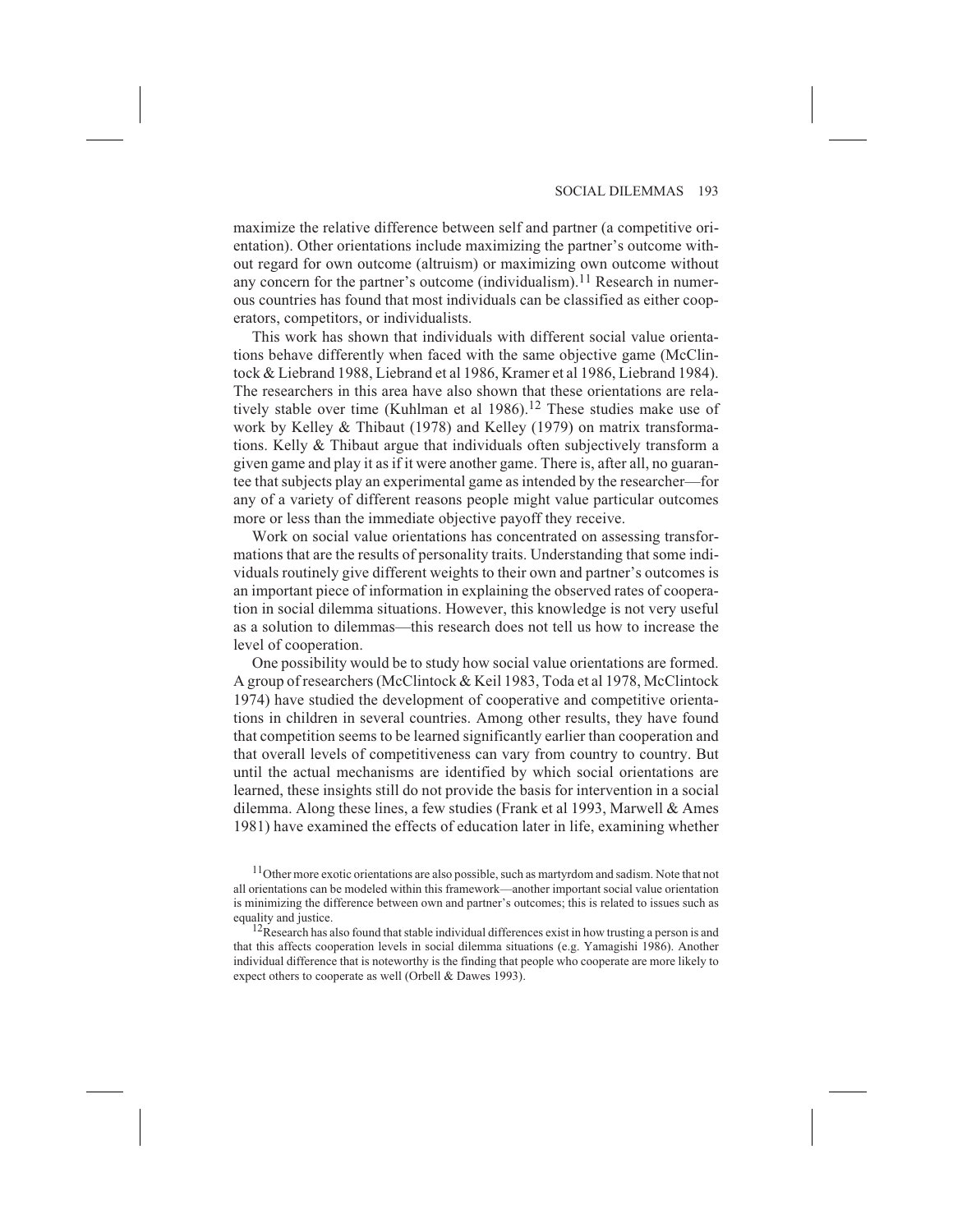students in different majors are more or less likely to cooperate. The amusing outcome is that some evidence suggests that people who study economics are more likely to free-ride. However, there are questions (mostly by economists) about how this result should be interpreted and how robust the finding is.

COMMUNICATION Another approach is to ask what features in the situation or environment (rather than in an individual's personality) affect the weight individuals give others' outcomes. One of the most robust findings in the literature is the positive effects of communication on rates of cooperation. Across a wide variety of studies, when individuals are given the chance to talk with each other, cooperation increases significantly (e.g. Orbell et al 1990, Orbell et al 1988, Liebrand 1984, Edney & Harper 1978b, Dawes et al 1977, Jerdee & Rosen 1974). While the effect is readily observed, explaining it has been more of a challenge. Messick & Brewer (1983) suggested four reasons (which touch on both motivational and strategic factors) why communication might increase cooperation. First, individuals may be able to gather information about the choices others are likely to make. This information, however, can have ambiguous effects. If I believe that most other people will cooperate in an *N*person dilemma, does that give me a reason to cooperate or a greater temptation to defect? In part the decision will depend on the structure of the dilemma (in an Assurance Game, I will be happy to cooperate if others do) and on one's social value orientation. Second, communication gives group members the chance to make explicit commitments and promises about what they will do. However, research has been inconclusive about whether such commitments have an effect on cooperation rates (Orbell et al 1990, Dawes et al 1977). Third, communication offers an opportunity for moral suasion, i.e., appeals to what is the "right" or "proper" thing to do. The effects of moralizing have been the subject of very little research, although there are at least some indications that it can have a salutary effect on cooperation (Orbell & Dawes 1981). Finally, communication may create or reinforce a sense of group identity. This last point seems especially important, and the opinion of one of the key researchers in this area (Dawes 1991) is that the key effects of communication come from eliciting group identity.

GROUP IDENTITY The impact of group identity is manifold and profound, having effects across all three categories of solutions: motivational, strategic, and structural. Indeed, group identity can have such a powerful effect that it can influence rates of cooperation even in the absence of communication. Kramer & Brewer (1984, 1986; Brewer & Kramer 1986) have demonstrated that subjects are more willing to exhibit personal restraint in a commons dilemma simply as a result of being identified as members of a common group. Intergroup competition can have even more striking effects. In a study involving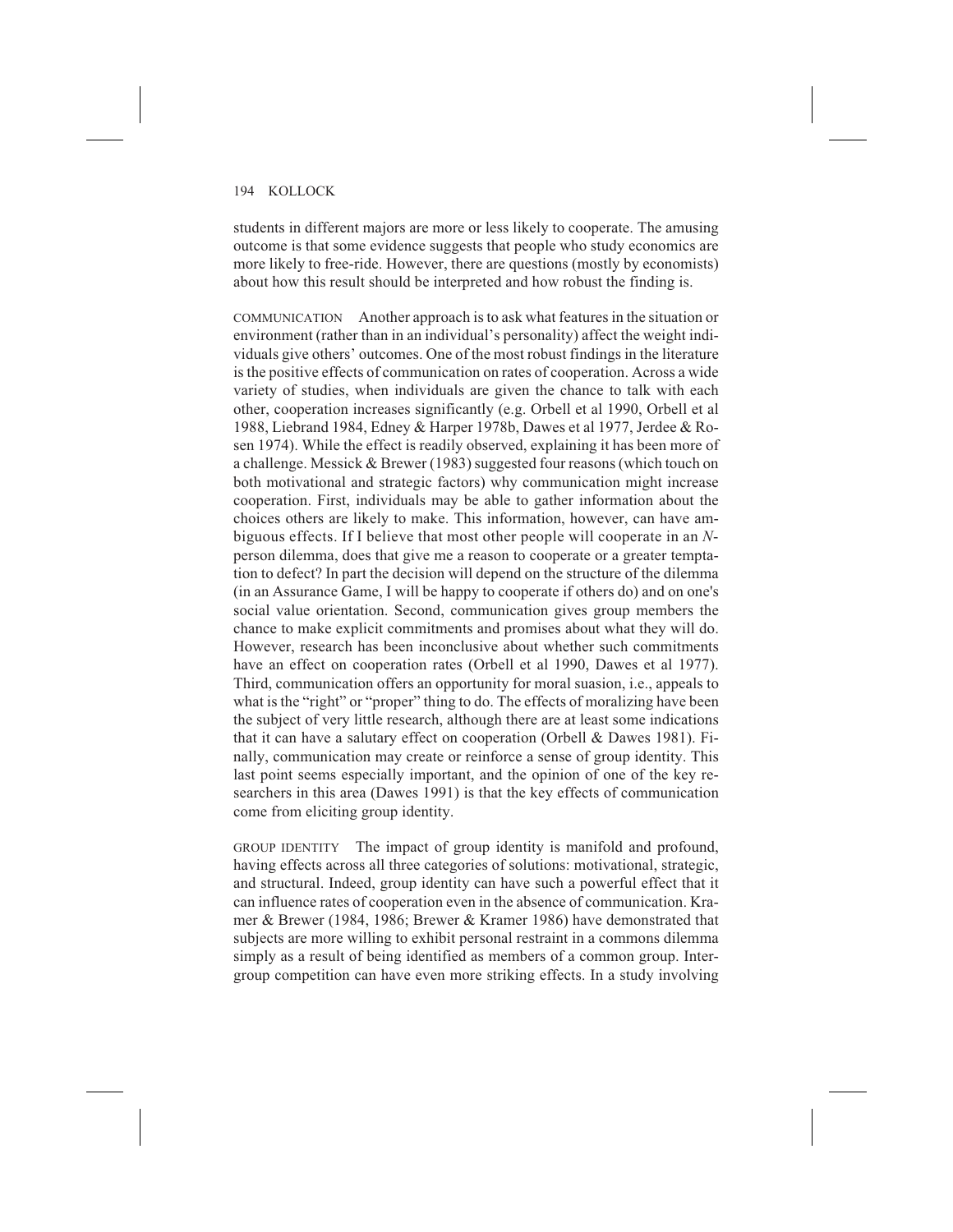naturally occurring groups, Kollock (1998a,b) uncovered evidence of consistent transformations of a social dilemma situation, such that a Prisoner's Dilemma was treated as an Assurance Game when the partner was an in-group member and as a Prisoner's Dilemma Game when the partner was an outgroup member. Experimental work by Bornstein and Rapoport (Bornstein et al 1990; Rapoport et al 1989; Rapoport & Bornstein 1987, 1989; Bornstein & Rapoport 1982) and the classic field experiments of Sherif et al (1961) have shown the powerful effect of intergroup competition in promoting cooperation within groups. However, this solution can be double-edged. Encouraging or creating group competition can serve the needs of group members (and leaders and politicians), but the social costs of the conflicts that result between groups can be severe.

Why are individuals more willing to cooperate if they feel part of a group? One possibility is that a collective social identity increases the altruism of the members. This is certainly a possibility, but something more strategic may be happening as well. Indeed, it can be difficult to distinguish apparent altruism from subtle long-term strategic considerations. This issue is taken up in the next section.<sup>13</sup>

### *Strategic Solutions*

Strategic solutions assume egoistic actors and no changes to the structure of the game. These approaches rely on the ability of actors to shape the outcomes and hence behavior of other actors. For this reason, many of these strategic solutions are limited to repeated two-person dilemmas.

RECIPROCITY Far and away the most influential study on strategic solutions to social dilemmas is Axelrod's *The Evolution of Cooperation* (1984), in which he reports the results of a series of computer tournaments investigating the two-person Prisoner's Dilemma Game. While research on the Prisoner's Dilemma Game had gone on for many years prior to Axelrod's book, it was distinguished by its intriguing method, a provocative set of conclusions and recommendations, and arresting examples taken from such diverse areas as biology and the history of trench warfare. The study centered on two tournaments in which prominent game theorists (and in the second tournament, computer hobbyists) were invited to submit strategies for playing the Prisoner's Dilemma in a round-robin contest.

Axelrod identified three requirements in this environment for there to be even the possibility of the emergence of cooperation. First, it was essential that

<sup>&</sup>lt;sup>13</sup>Note also that Kuhlman et al (1986) have argued that social value orientations themselves might be explained as different strategic responses to the problem of how to maximize one's own outcomes.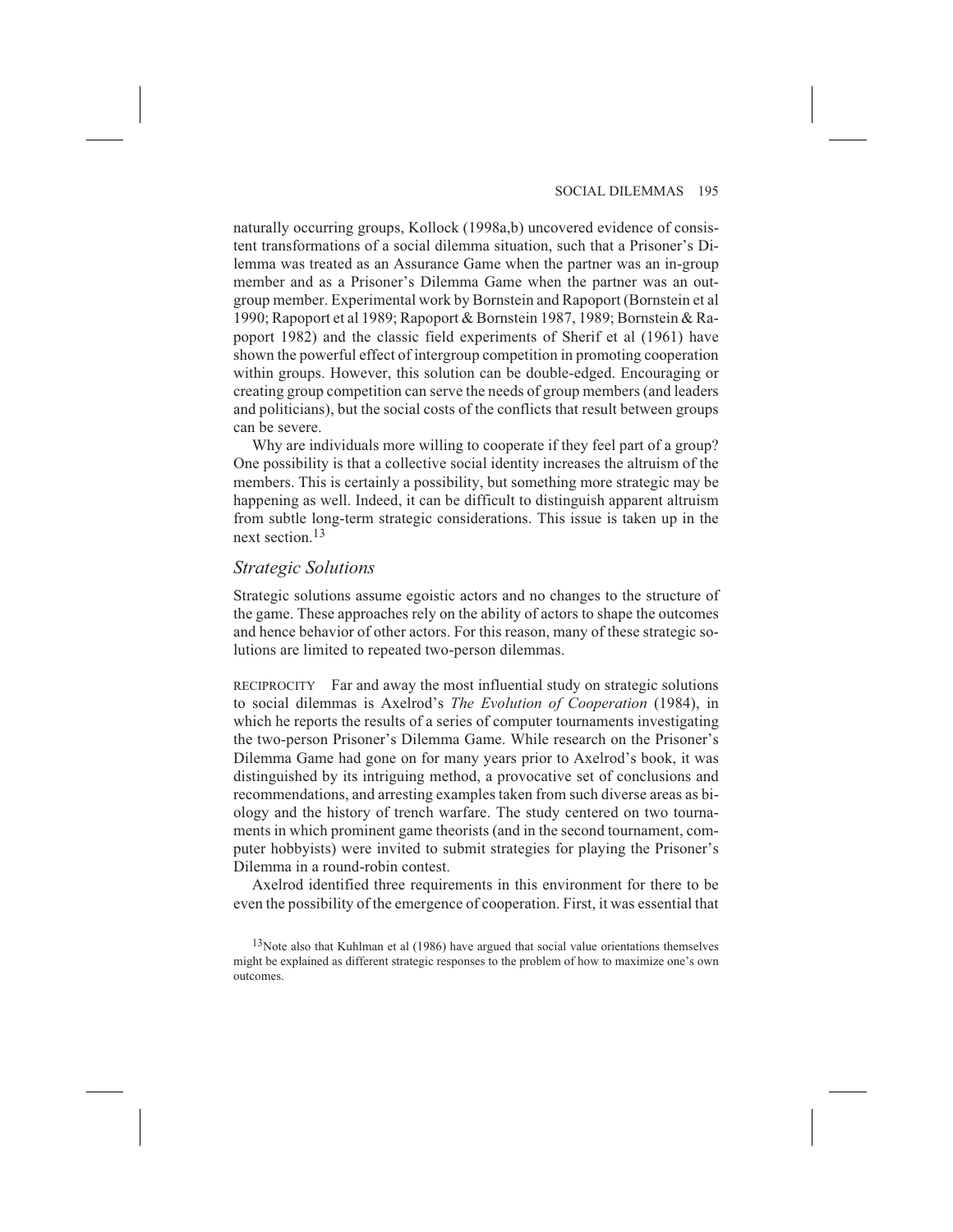individuals be involved in an ongoing relationship. If individuals met only once, or equivalently, if this was the last time they would meet, the dominating strategy to defect in the Prisoner's Dilemma Game would make the pursuit of cooperation hopeless.<sup>14</sup> If the partners would meet again in the future, cooperation at least has a chance. The second condition is that individuals must be able to identify each other. The third condition is that individuals must have information about how the other person has behaved in the past. If identity is unknown or unstable and if there is no recollection or record of past interactions, individuals will be motivated to behave selfishly because they will not be accountable for their actions.

It was surprising to many at the time that the winner of Axelrod's two tournaments was the simplest strategy that had been submitted. This strategy, named Tit-for-Tat, cooperates on the first interaction and thereafter simply does whatever its partner did on the previous round. It has proven to be an effective strategy in many different environments, and it has the effect, in essence, of transforming a repeated Prisoner's Dilemma Game into a repeated Assurance Game (Yamagishi 1995; cf. Rapoport 1967). Playing against an individual using Tit-for-Tat means that the only long-term possibilities are mutual cooperation and mutual defection—there is no hope of exploiting this strategy in any kind of sustained way. In this sense it can provide a route to sustained mutual cooperation in a two-person Prisoner's Dilemma Game.

After studying the most successful strategies in the tournaments, Axelrod (1984, p. 110) distilled four pieces of advice that he would offer an individual playing an iterated Prisoner's Dilemma Game: (*a*) Don't be envious; (*b*) don't be the first to defect; (*c*) reciprocate both cooperation and defection; and (*d*) don't be too clever. The key point in his fourth piece of advice was that it was important for one's partner to clearly understand what strategy one was using. His first piece of advice is essentially an admonition against playing the Prisoner's Dilemma Game as if it were a zero-sum game, that is, a game in which one's interests were completely opposed to one's partner's (e.g. chess, competitive sports, mortal combat). In a zero-sum game, using one's partner as a standard of comparison is useful, as anything that works against one's partner necessarily helps oneself. However, trying to beat one's partner or being envious of their success<sup>15</sup> can lead to trouble in a mixed-motive situation such as the Prisoner's Dilemma. Trying to beat your partner can be self-defeating if it results in mutual defection.

<sup>&</sup>lt;sup>14</sup> Axelrod's analysis is based on the logic of game theory. Empirically, one does sometimes observe cooperation in a one-shot Prisoner's Dilemma Game (e.g. Orbell & Dawes 1993, Hayashi et al 1997).

<sup>&</sup>lt;sup>15</sup>This can be thought of as negatively weighting one's partner's outcomes, as is the case with the competitive social orientation discussed above.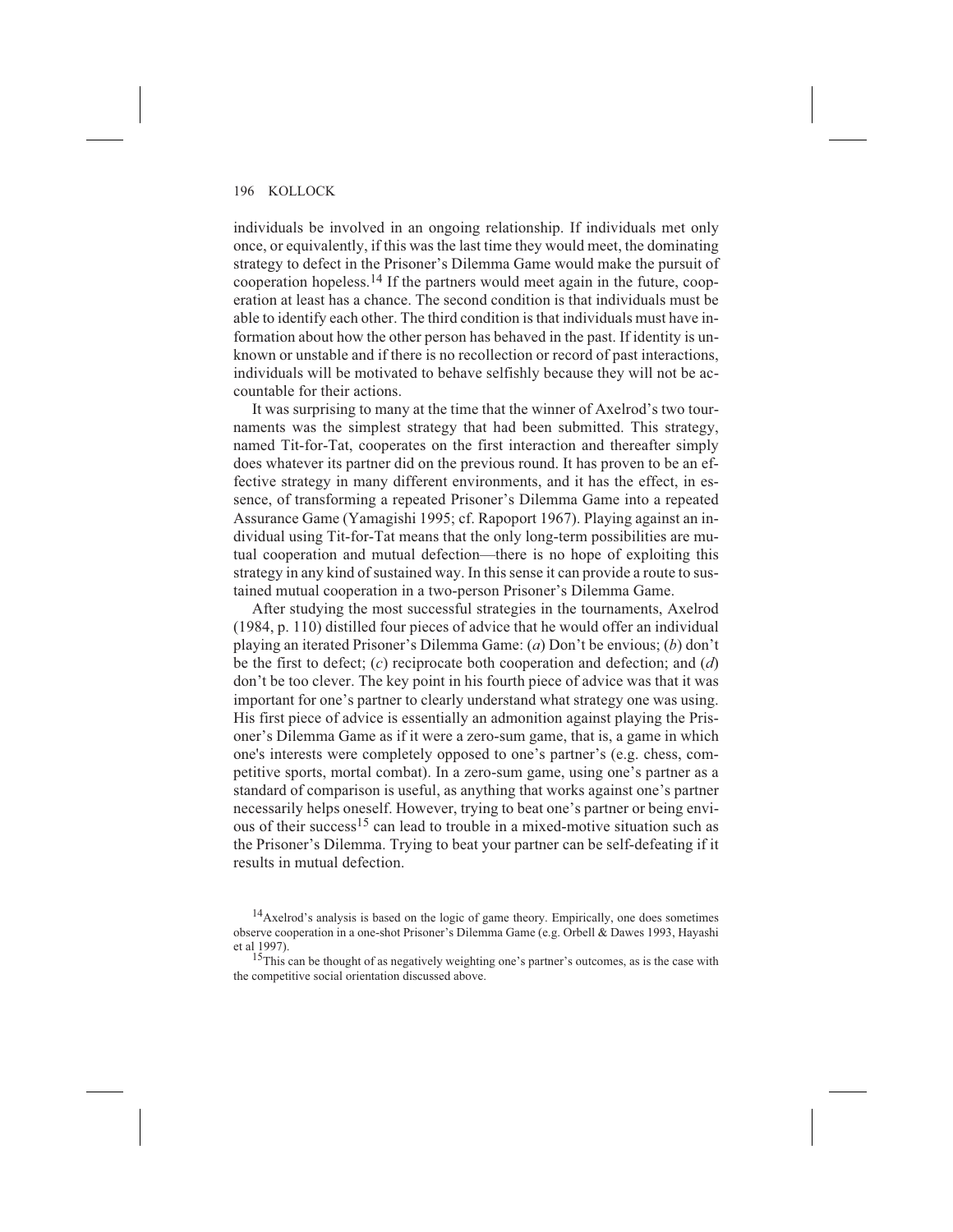A very important lesson from the tournaments was that Tit-for-Tat won not by beating its partners (indeed, it can only tie or do slightly worse than its partners), but by doing well on average, encouraging mutual cooperation with many of its partners. This seems to be one of the hardest lessons for individuals to learn, perhaps because of the dominance of the competitive game as a model in many cultures—if the only metaphor you have is the zero-sum game, you tend to treat everything as if it were a war. The book spawned a cottage industry of hundreds of studies that supported, extended, or critiqued the original work. Two very useful reviews of research that make use of Axelrod's studies are Axelrod & Dion (1988) and Axelrod & D'Ambrosio (1994).

The success of Tit-for-Tat led some commentators to suggest that this strategy be used as the basis of everything from childhood education to international relations. Here again we see the dangers of taking a useful metaphor too literally, assuming it accurately modeled any situation that even vaguely resembled a Prisoner's Dilemma. As Axelrod himself appreciated, the results of his tournaments depended on both the particular sample of strategies that were submitted and the assumptions underlying his study. One of the most important scope conditions of Axelrod's simulations was the assumption of perfect information. In a world in which mistakes, misperceptions, and accidents can occur, Tit-for-Tat can turn out to be an unsuccessful strategy because it retaliates immediately (Kollock 1993). Strategies that are more generous or forgiving than Tit-for-Tat can have important advantages in such settings because they avoid the danger of cycles of recrimination that can occur with Tit-for-Tat.

CHOICE OF PARTNERS Another key assumption of Axelrod's model was the network structure of the interacting strategies. In a sense it represented a very unusual social structure in which each actor was forced to interact each round and to interact with every other possible partner (as this was a round-robin tournament). Not playing the game or choosing only some partners with whom to interact were not options. One of the most important recent developments has been studies that permit players to exit a current relationship and/or choose alternative partners. Computer simulations by Schuessler (1989), Vanberg & Congleton (1992), and Hayashi and associates (Hayashi 1993, Yamagishi et al 1994) all found that a very successful strategy in these situations was to cooperate on the first interaction and continue cooperating until the first defection from one's partner, at which point the strategy exited the relationship. Hayashi (1993) also discovered that a version of this strategy (called Out-for-Tat), which incorporated some degree of forgiveness (i.e. a willingness to give a partner who had defected before a second chance), was even more successful. The conclusion of this work is that the strategy used in selecting one's partner can be more important than the strategy that is used in actually playing the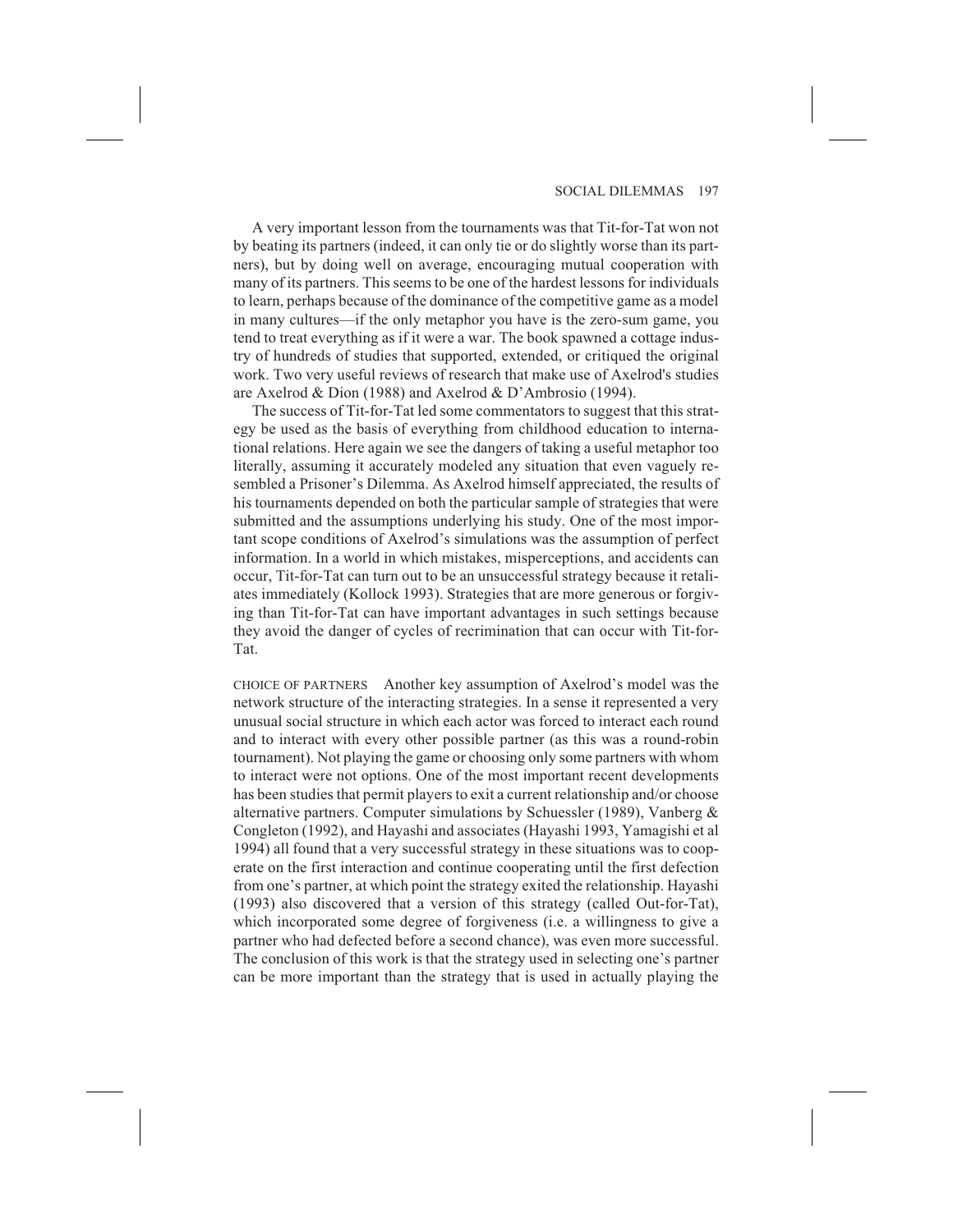Prisoner's Dilemma Game. Experimental work by the same researchers (Yamagishi et al 1994) suggests that subjects follow something like an Outfor-Tat strategy in which the response to defection is not defection, but desertion.

GRIM TRIGGERS All of these studies involved two-person social dilemmas. Strategic solutions for *N*-person dilemmas are much more of a challenge because one's own actions may have little or no influence on what others do. One possibility that has been explored is the adoption of a "grim trigger" strategy, in which each individual agrees to cooperate only on the condition that all others in the group cooperate. In theory, if all adopt this strategy then each person's decision is decisive and free-riding is impossible. However, experimental work by Watabe (1992; Watabe & Yamagishi 1994) found subjects were leery of adopting such a risky strategy, and field studies by Ostrom and her colleagues (Ostrom et al 1994) uncovered no instances of groups actually using a trigger strategy in their community.

SOCIAL LEARNING A different approach to solving *N*-person dilemmas has been investigated by Macy (e.g. 1993, 1991). His model of decision-making does not assume that actors calculate marginal rates of return or work out dominating strategies. Basing his work on the principles of social learning theory, he assumes reward-seeking, penalty-aversive actors and asks under what conditions such cognitively modest actors might escape social dilemmas. In a series of computer simulations, he isolates a number of factors that can promote cooperation, including the presence of thresholds and the tendency for actors to imitate those around them.

GROUP RECIPROCITY Finally, we return to the issue of group identity and its effects. Making group identity salient has been shown to increase cooperation. While work in social identity theory (Tajfel 1981) argues that simply categorizing individuals into a common group is enough to increase their altruism toward the group, research by Karp et al (1993; see also Jin et al 1996) contests this conclusion. The effects of group identity stem, they argue, not from an altruism born of categorization, but from a belief in the interdependencies of group members and expectations of reciprocity among the members. In a series of studies they carefully removed any possibility or connotation of interdependency and found that simple categorization was not enough to create ingroup favoritism.

It is the belief in future reciprocal exchanges between members, they argue, that moderates the temptation to defect and encourages cooperation. The expectation of in-group reciprocity seems to serve as a very deep heuristic that shapes our strategic decisions (Jin & Yamagishi 1997, Brewer 1981). The ex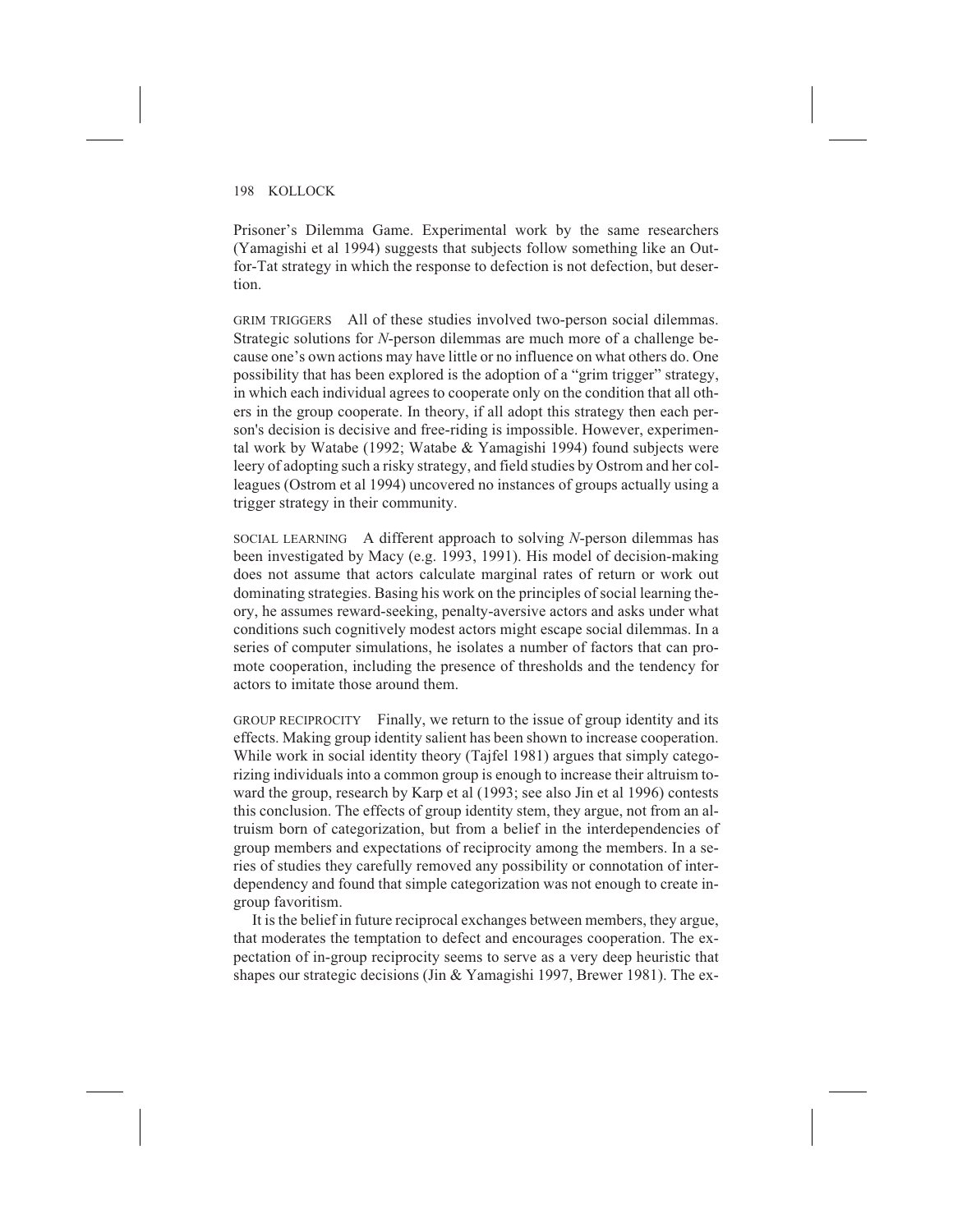pectation of reciprocity appears to be so great that it sometimes manifests itself even in situations in which reciprocity is not logically possible (Watabe et al 1996, Hayashi et al 1997, Karp et al 1993). Further, this heuristic means that many Prisoner's Dilemma situations will be transformed into Assurance Games. Evidence for this transformation can be found in Watabe et al (1996) and Hayashi et al (1997).

#### *Structural Solutions*

In this section I relax the assumption that the rules of the game cannot be changed. Here I examine structural changes to social dilemmas that either modify the dilemma or eliminate it entirely. An important issue discussed below is how these structural changes are provided.

ITERATION AND IDENTIFIABILITY One approach to structural solutions is to create or reinforce those features of the environment that are prerequisites for strategic solutions. Returning to Axelrod (1984), this approach suggests three changes: (*a*) Make interaction more durable or frequent; (*b*) increase identifiability; and (*c*) increase information about individuals' actions. If individuals will not interact in the future, if identity is unknown or unstable, and if there is no recollection or record of past interactions, individuals will be motivated to behave selfishly because they will not be accountable for their actions. Knowing the identity and history of a person allows one to respond in an appropriate manner. If information about individuals and their actions is shared among the group, this also encourages the development of reputations, which can be a vital source of social information and control. These features will be important not just for facilitating strategic solutions but also as prerequisites for some of the other structural solutions discussed below, notably the use of monitoring and sanctioning systems. Along these lines, several studies have found that anonymity (the absence of identifiability) lowers rates of cooperation (Fox & Guyer 1978, Jerdee & Rosen 1974, Kahan 1973).<sup>16</sup>

However, it is important to note that ongoing interaction may not always have a salutary effect on social dilemmas. Axelrod was concerned with twoperson Prisoner's Dilemmas, and in *N*-person Prisoner's Dilemmas (with no thresholds), there is a stronger temptation to move toward the equilibrium of zero cooperation, as defection has a smaller effect and one may not be able to impact others' outcomes and so encourage cooperation. Ledyard (1995) discusses this general issue and points to a number of studies that have found significant declines in cooperation over time in *N*-person dilemmas with no

<sup>&</sup>lt;sup>16</sup>Note that anonymity in and of itself may not always have an effect (Kerr 1997). For example, if individuals do not understand the situation or do not care about the sanctions others impose, whether one is identifiable or not may not matter.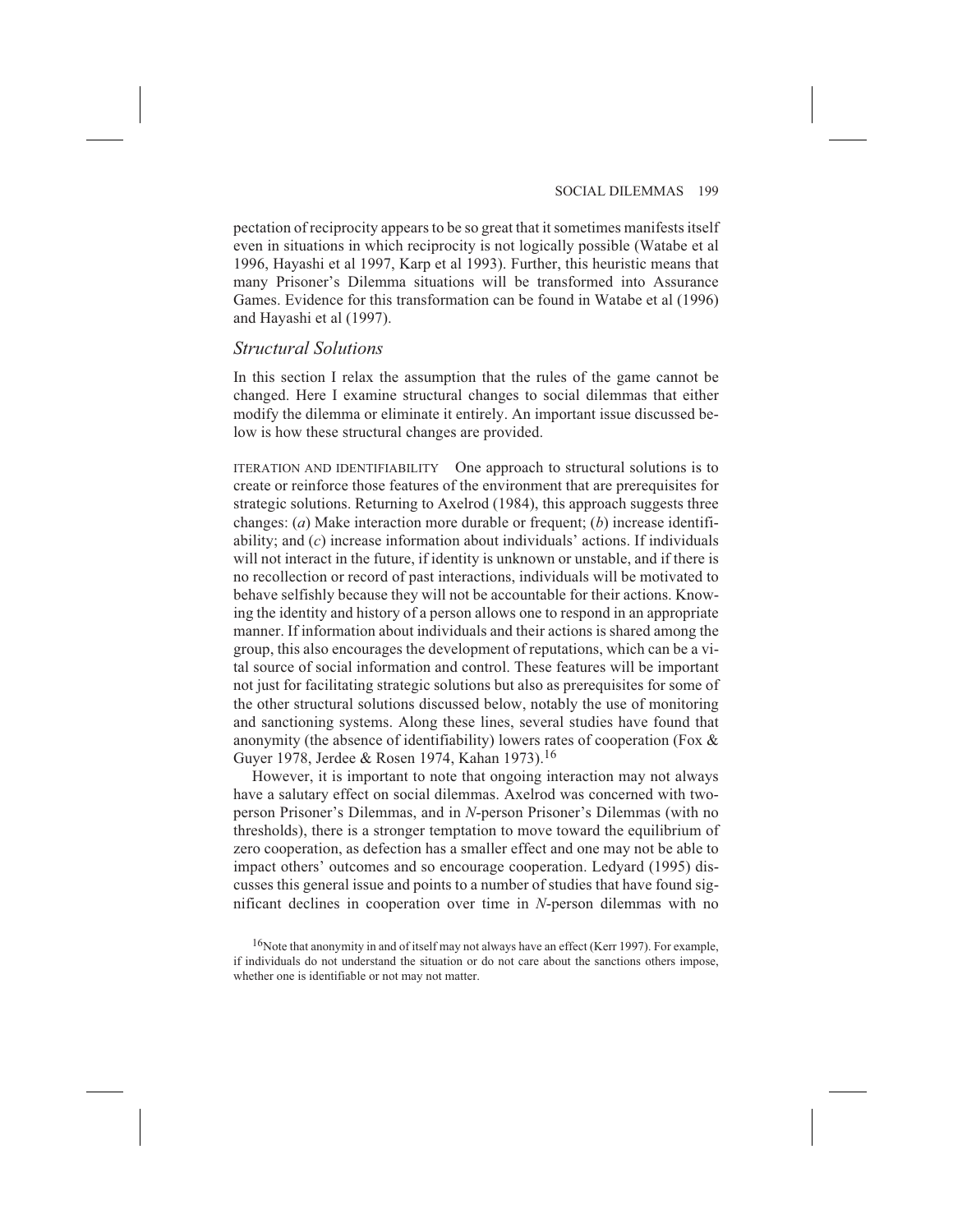thresholds (e.g. Andreoni 1988, Banks et al 1988, Isaac et al 1985, Isaac et al 1984, Kim & Walker 1984).

PAYOFF STRUCTURE As one would expect, numerous studies have demonstrated that the greater the personal return from cooperation and the lower the return from defecting, the higher the levels of cooperation (Isaac & Walker 1988, Issac et al 1984, Komorita et al 1980, Bonacich et al 1976, Kelley & Grzelak 1972). Perhaps more surprising is the finding that cooperation rates increase significantly as the benefits to *others* from one's cooperation increase (Bonacich et al 1976, Kelley & Grzelak 1972, Komorita et al 1980). This argues that many people are positively weighting the outcomes of others.

The nature of the public good and how it is distributed can also have an effect. Alfano & Marwell (1980) found that cooperation levels were much greater when group members were asked to contribute to a public good that was nondivisible. That is, rather than each person getting an individual return, the group would receive a lump sum that had to be spent on a group activity. The very fact that the public good was indivisible may have helped reinforce a sense of group identity and interdependence among the subjects.

EFFICACY Many researchers have argued that one of the key reasons people do not cooperate in an *N*-person dilemma is the fact that a single person's actions may have no discernable effect on the situation. No one will be fired and no program will go off the air if I do not send in a \$30 contribution to public television, and even if I do conserve water in a drought, it will have no measurable impact on the overall situation.

If a dilemma is structured in such a way that individuals can have a noticeable effect on the outcome—that is, they can make an efficacious contribution—cooperation rates can be increased. One way in which this can occur is if a public good has a step-level production function. If an individual believes the group is close to the threshold, then adding one's own contribution can be enough to put the group "over the top" and provide the good. One study (van de Kragt et al 1983) found that groups who were attempting to provide a public good with a threshold designated a subgroup of contributors (via lottery or volunteering) who would be just enough to provide the good. In this situation each person within the minimally contributing set knew that the provision of the public good was critically dependent on each of their actions. Free-riding was impossible, and each knew that their actions were necessary for the success of the group. $17$ 

<sup>&</sup>lt;sup>17</sup>Other work has shown that increasing the level of the threshold can increase the amount of cooperation, although this also decreases the probability that the threshold will be met (Isaac et al 1988, Suleiman & Rapoport 1992).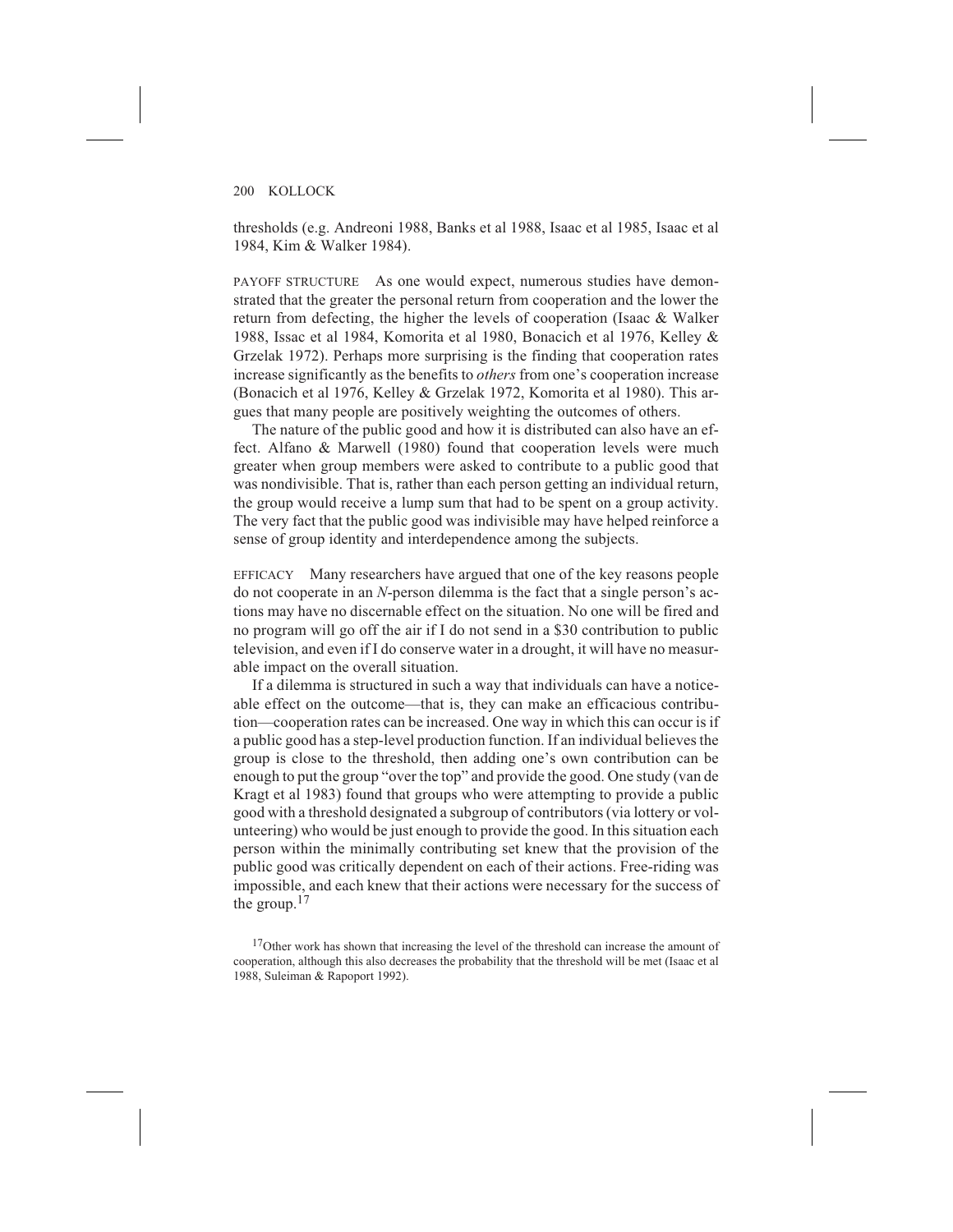Another experimental study by Bornstein et al (1990) demonstrates the joint effects of a step-level production function and group identity. The key innovation in these studies (see also Rapoport et al 1989; Rapoport & Bornstein 1987, 1989; Bornstein & Rapoport 1982) is that two groups are set up in competition against each other, with a prize going to the group that demonstrates the higher level of cooperation; the prize is then distributed equally to the winning group's members. This changes the structure of what was originally a Prisoner's Dilemma into a step-level public goods problem in which defection is no longer a dominating strategy. The creation of a step-level function (which is to say, a threshold point) shifts the structure of the game into an *N*-person version of the Chicken Game.

Work by Kerr (e.g. 1992) has also shown that cooperation in a public goods dilemma is more likely the larger the impact of a person's contribution. A similar strategy is used by public television and charities when they create "matching grants" in which someone agrees to double the contributions that others make.

The perception of efficacy can be enough to affect cooperation. Kerr (1989) and Rapoport et al (1989) found a significant relationship between perceived efficacy and contributions to a public good. Survey and field research have also found that most individuals involved in collective action believed that their actions had a significant effect on the provision of the public good, even if the size of the group was very large (Klandermans 1986, Mueller & Opp 1986, Moe 1980).

The creation of efficacy, real or perceived, can be an art. Consider the difficulties of a charity trying to raise money to feed poor children. A potential contributor may fear that her or his contribution will be wasted or wonder what good one person can do for an organization that raises millions of dollars. The response of at least one charity has been to assign each contributor a specific child. The contributor receives a photo and personal information about the child they are sponsoring and even an occasional letter from the child or one of the parents. The sense of personal responsibility it creates ("what happens if I stop contributing?") profoundly changes the decision of whether to cooperate.

GROUP SIZE Numerous studies have found that cooperation declines as group size increases (e.g. Komorita & Lapworth 1982, Fox & Guyer 1977, Bonacich et al 1976, Hamburger et al 1975). The possible reasons for this effect are many. Returning to Dawes's (1980) points about differences between twoperson and *N*-person games, increasing group size may spread the harm caused by defection, make it harder to shape others' behavior, and make it easier to defect anonymously. The costs of organizing can also increase as group size grows (Olson 1965)—groups can find it harder to communicate and coordinate their actions. The efficacy and visibility of one's actions can also be di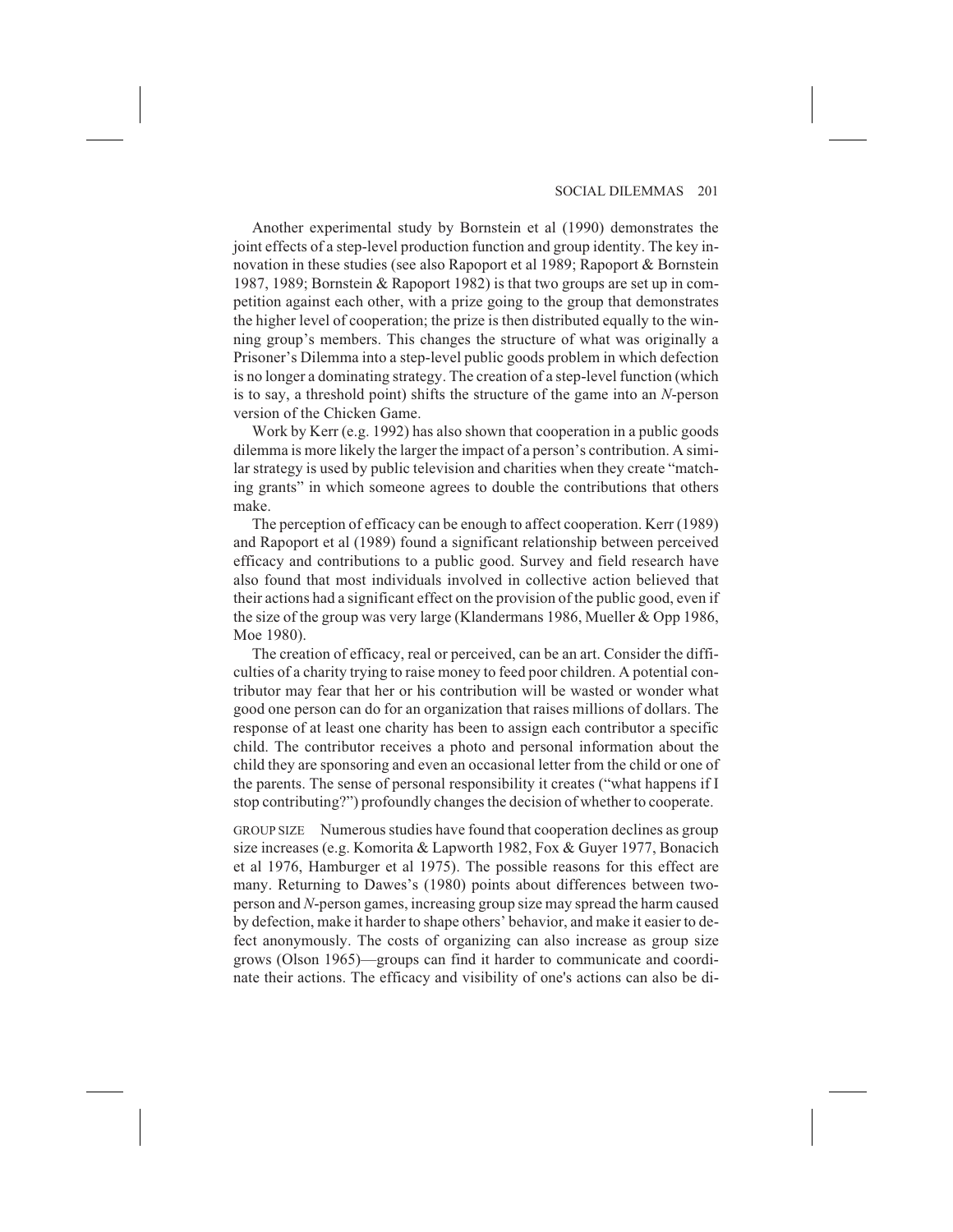luted, and monitoring and sanctioning the behavior of others (see below) can become more of a challenge. This general effect has led some commentators to argue in favor of anarchistic social systems in which communities are organized as networks of small groups (Fox 1985).

However, none of these effects are inevitable as groups grow in size (Udehn 1993, Kollock & Smith 1996). Interestingly, some experimental work has found that the decrease in cooperation as group size increases tapers off quickly (Fox & Guyer 1977, Liebrand 1984), and other work has actually shown an increase in cooperation with larger groups (Yamagishi & Cook 1993, Isaac et al 1990). Part of the problem in reaching any precise conclusion about the effects of group size is that so many elements can vary as group size increases. It is in the end impossible to control for all possible parameters in order to study a "pure" group size effect (Orbell & Dawes 1981, Ledyard 1995). Researchers must decide which parameters are most important and carefully control them. Another difficulty with researching this effect thoroughly is that one must examine groups of varying sizes, including large groups, and running experiments with large groups creates extraordinary logistical difficulties and costs.

One explanation for why larger groups may be more likely to solve social dilemmas comes from Marwell & Oliver (1993). They argue that if a public good is highly nonrival, a large group is more likely to contain a critical mass of individuals whose interests are served by providing the good. One feature of a group that encourages the formation of a critical mass is the heterogeneity of the group in terms of the diversity of group members' interests and resources. The importance of group heterogeneity in solving social dilemmas is also explored by Glance & Huberman (1994).

BOUNDARIES This set of structural solutions deals with a core characteristic of social dilemmas—the nonexcludability of a joint good. Each of these solutions attempts to draw some kind of boundary around the collective good.

One of the first solutions proposed for commons dilemmas is the establishment of an external authority to regulate who had access to the commons or how people were to withdraw resources from the commons. This is, in a broad sense, Hobbes' classic solution of Leviathan: People give up some part of their personal freedom to an authority in return for some measure of social order. This is also the solution Hardin proposed in his famous article (1968) when he concluded that "freedom in a commons brings ruin to all." Hardin fully acknowledged that the outcome might be grossly unfair to some people, but given the global tragedy he felt was inevitable, he declared that "injustice is preferable to total ruin" (1968). This echoed Lloyd's (1832) grim conclusion that "To a plank in the sea, which cannot support all, all have not an equal right." A direct example of this strategy can be seen in the establishment of fish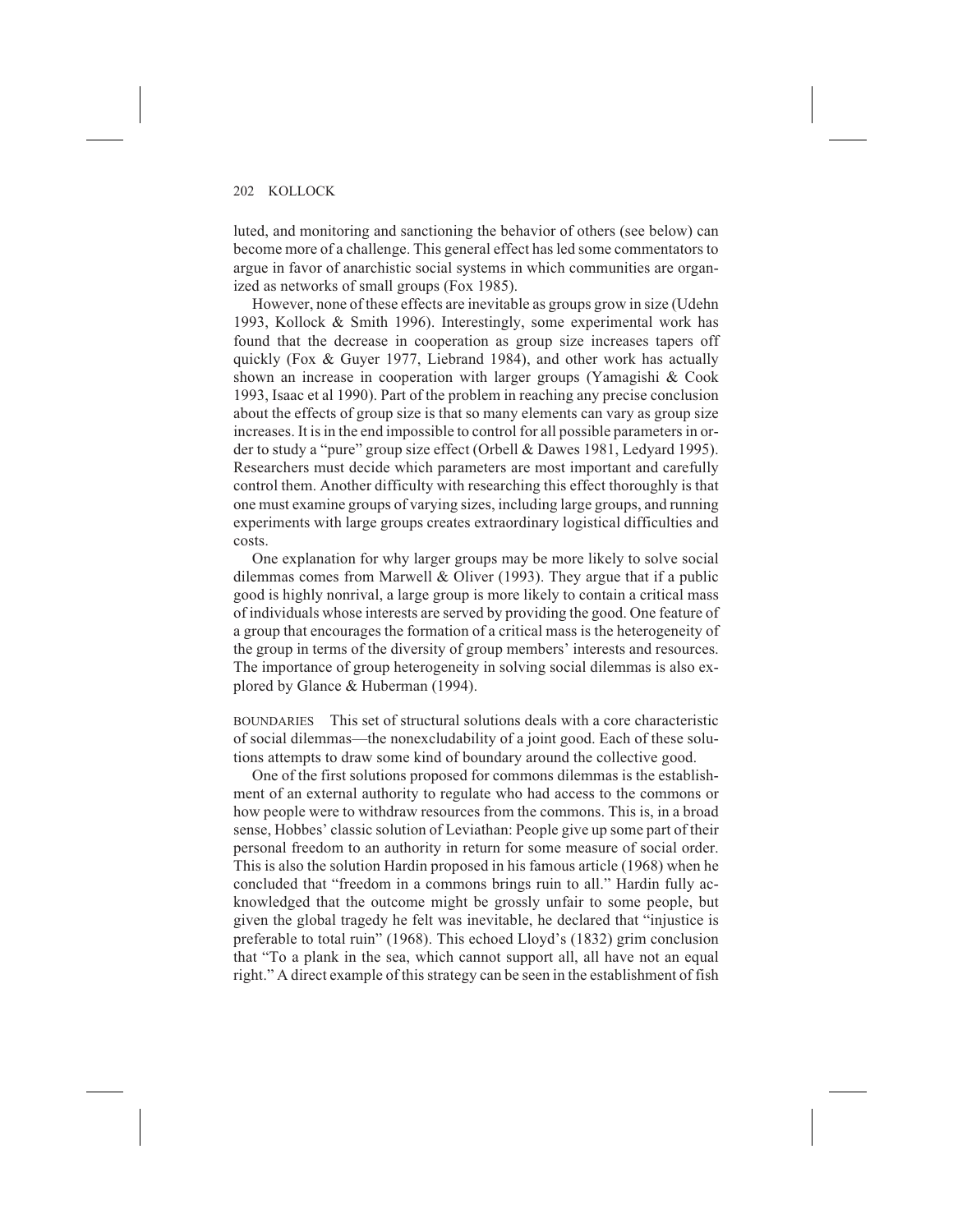and game authorities that set strict limits on what can be caught and the length of the season. A similar approach can be taken in public goods dilemmas, where an external authority compels individuals to contribute money (as when a government collects taxes to provide public services) or labor, such as in the case of military conscription.

The willingness to hand over personal choice to a leader has been shown in some experimental studies. Messick et al (1983) and Samuelson & Messick (1986a) found that a group that was overusing a commons was willing to change the structure of the situation by electing a leader who would manage the harvesting of the commons for the group. Interestingly, subjects did not usually vote for themselves, instead electing a person who counteracted the group's performance to that point in time: someone who harvested few resources from the commons if the group had overharvested, and someone who harvested substantial resources if the group had underharvested to that point (Messick et al 1983, Samuelson et al 1984). However, Samuelson & Messick (1986b) and Rutte & Wilke (1985) found that subjects preferred not to create a leader if other structural changes were possible.

Severe problems can arise in establishing such an authority, as Crowe (1969) commented soon after the publication of Hardin's article. According to Crowe, Hardin assumes (*a*) that the global community can come to an agreement about what to value and how to rank those values, (*b*) that authorities will have sufficient coercive force to compel people to obey, and (*c*) that authorities can be trusted to remain free of corruption and to resist the influence of special interest groups. Crowe vigorously questions each of these assumptions and argues that even if Hardin's basic presumptions are correct, his solution is unworkable on a broad scale.

Another commonly suggested solution to the tragedy of the commons is to privatize the commons, that is, to break the commons up into private parcels on the assumption that individuals will take better care of their own property than common property. Two experimental studies (Cass & Edney 1978, Messick & McClelland 1983) indicate that individuals did better at managing their own "private commons" than they did harvesting as a group. However, there are a number of difficulties with this solution. First, not all goods can be privatized—it may be easy to divide up an actual meadow,  $18$  but how does one divide up schools of fish in the ocean, clean air, or many public goods such as national defense? Second, even if it is possible to divide up the common good, doing so raises grave questions about social justice: Who gets the newly privatized commons, and how are the parcels allocated? To the highest bidder? In a lottery? Third, while it may be reasonable to expect people to take good care

<sup>&</sup>lt;sup>18</sup> Assuming the meadow is homogenous; see Ostrom 1990, p. 13.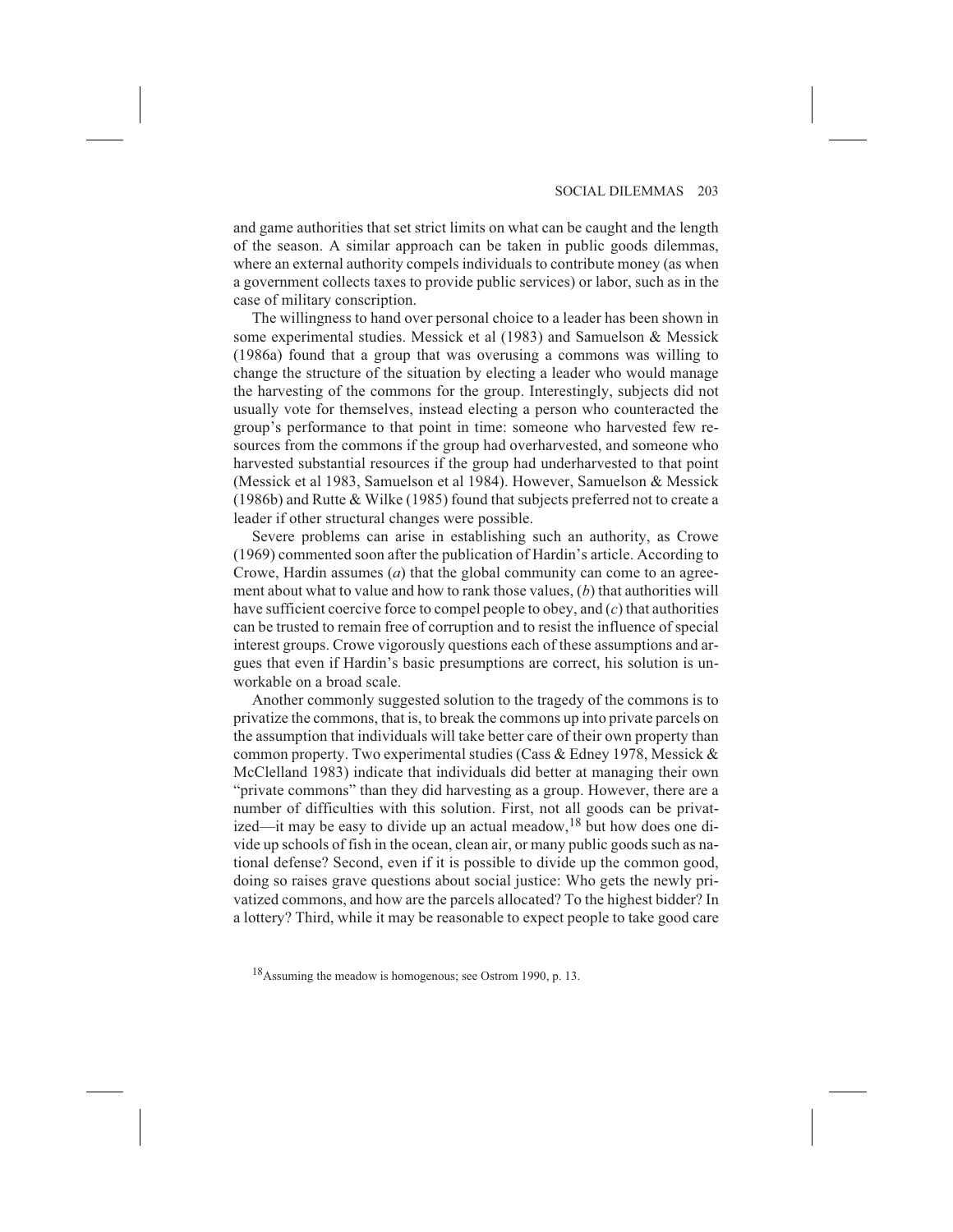of their own property, empirically there is no question that individuals routinely destroy their own property. Some have argued that there are "tragedies of enclosure" (Bromely 1991) just as there are tragedies of the commons. Finally, private property rights require a great deal of institutional support so that these rights can be enforced.

Some of the other assumptions in Hardin's original analysis have also been criticized. Notably, he assumes that commons are always open-access, that is, that there are no restrictions as to who may use the commons. However, this assumption is neither necessary nor historically accurate (Fairlie et al 1994, McCay & Acheson 1987). In fact, commons are often surrounded by local rules of access and enforcement mechanisms. One of the key findings of field research done on how communities manage common property is that groups often do find ways to regulate their own actions, and some of these arrangements have proven to be remarkably robust, lasting across several generations (McCay & Acheson 1987, Ostrom 1990, 1992, Ostrom et al 1994).

Thus, Ostrom (1990) proposes a third route away from the tragedy of the commons: the local regulation of access to and use of common property by those who actually use and have local knowledge of the resource. Ostrom isolated a number of design characteristics that were shared by communities that had a long history of successfully managing common resources. The first characteristic she discusses deals explicitly with the issue of excludability: Successful communities are marked by clearly defined boundaries—"Individuals or households who have rights to withdraw resource units from the [commons] must be clearly defined, as must the boundaries of the [commons] itself"  $(1990, p. 91).$ <sup>19</sup>

This is not to say that local communities inevitably solve their social dilemmas—there is no shortage of true tragedies as well as victories—but it does make the essential point that it is inappropriate to conclude that the only way out of a commons dilemma is through the use of some form of Leviathan or privatization. This has been the conclusion of a number of commentators who took Hardin's parable too literally. It is also the case that misguided intervention by an outside authority can take a bad situation and make it much worse (McCay & Acheson 1987).

SANCTIONS As Dawes (1980) pointed out, one of the great challenges of *N*person dilemmas is that it is often not possible to directly affect others' outcomes and so shape their behavior. If the cooperators could be rewarded for their action and defectors punished, even large-scale dilemmas might be solved.

<sup>&</sup>lt;sup>19</sup>Other design features identified by Ostrom are discussed in subsequent sections. Many of these characteristics are applicable to public goods dilemmas as well.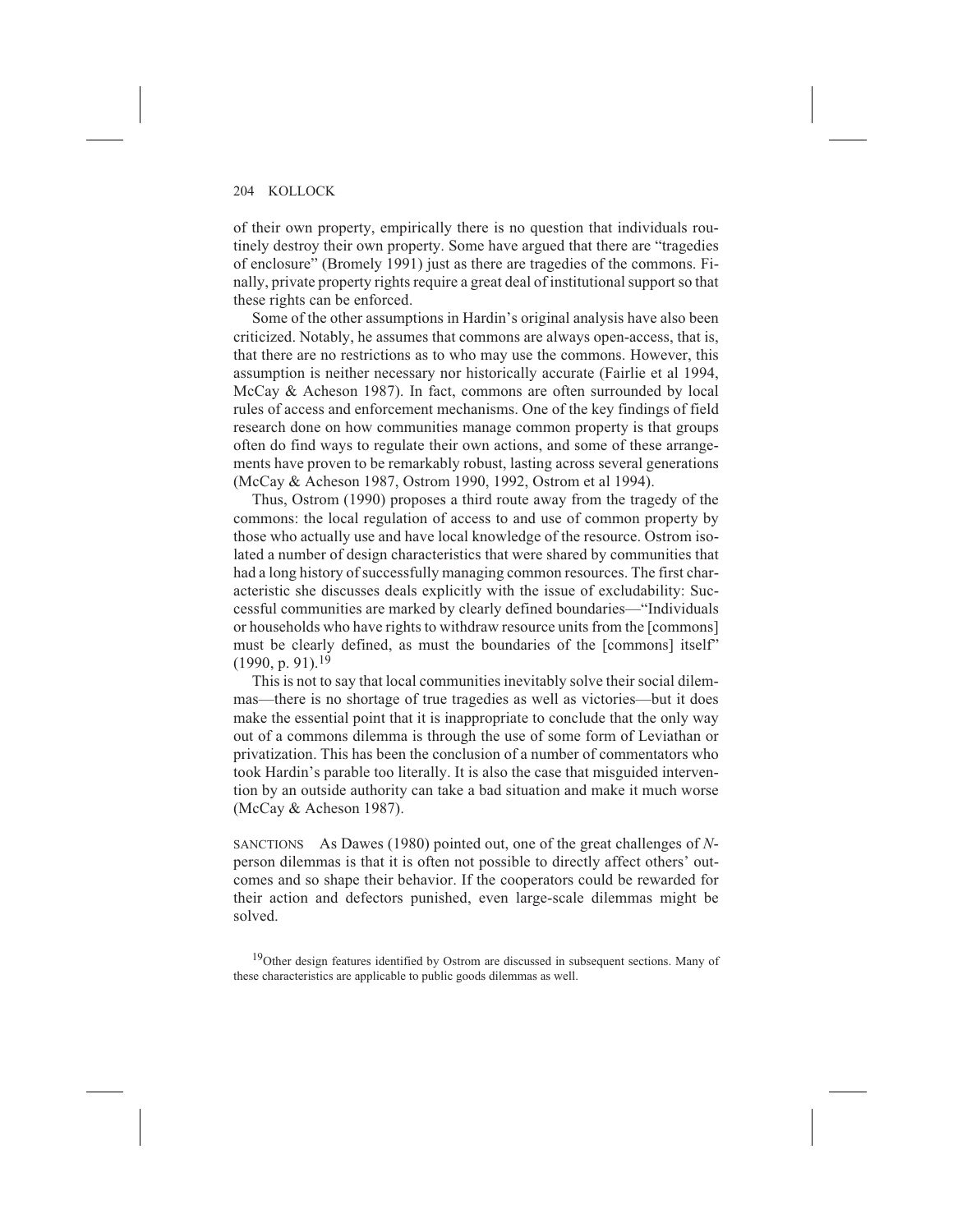Indeed, one of Olson's (1965) key conclusions was the necessity of using selective incentives in encouraging cooperation. A selective incentive is a private good given as an inducement to contributing toward a public good. Anyone can watch public television, but only subscribers receive program guides, discount cards, and other rewards for subscribing. We may all have access to a common pool of blood at the blood bank, but at the University of California at Los Angeles, only those who do contribute blood receive a half day off with pay, food and drink, and occasionally even the chance to win more substantial prizes in a lottery. Field research on conservation behavior (Maki et al 1978, Winett et al 1978) has shown that selective incentives in the form of monetary rewards are effective in decreasing the consumption of water and electricity.

If carrots work, so do sticks. Experimental studies have shown that cooperation is more likely if individuals have the ability to punish defectors (Caldwell 1976, Komorita 1987). Such negative sanctions are the complement of the positive sanctions used in selective incentive systems—the target in this case is the defector rather than the cooperator.

However, implementing sanctioning systems raises two important problems. First, there are often significant costs to providing these systems. In order to reward or punish individuals, one must first be able to monitor their behavior (Hechter 1984). This may be trivially easy if we are working next to each other building an irrigation system, or essentially impossible, as when individuals in a large city decide to leave the water running in the privacy of their home. Even if one is able to keep track of individuals' actions, there are still costs in administering rewards or punishments. The rewards themselves can be costly, and administering negative sanctions can require the support of large and expensive institutions (e.g. a police force, an internal revenue service). Thus, it will sometimes be the case that the costs to monitor and sanction individuals will be greater than the benefits that come in terms of higher cooperation.

While monitoring and sanctioning costs can be very great, some situations exist in which the costs can be made very small through the right institutional arrangements (Ostrom 1990). In general, these costs can also be quite modest in small groups.<sup>20</sup> Ostrom (1990) in particular documents the many ways faceto-face communities create local monitoring and sanctioning systems. The presence of a monitoring and sanctioning system run by the community members themselves (as opposed to an external authority) was one of the design features Ostrom found in each of the successful communities she studied. Another common element Ostrom identified was that cooperative communities

<sup>&</sup>lt;sup>20</sup>While this is true in many cases, secret defection is possible in even the smallest group, and there are some situations where monitoring is easily accomplished even in very large groups (e.g. Kollock & Smith 1996).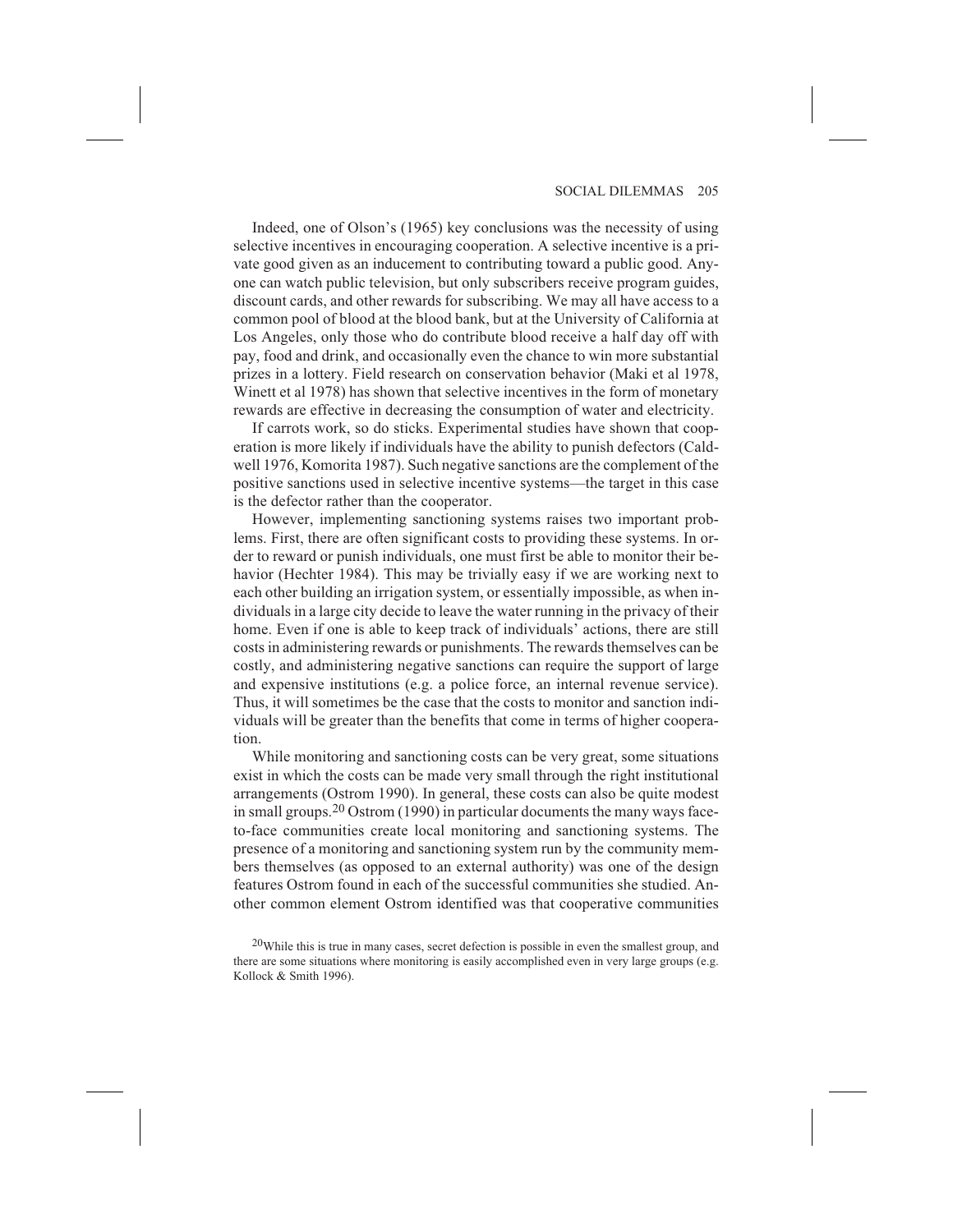employed a graduated system of sanctions. While sanctions could be as severe as banishment from the group, the initial sanction for breaking a rule was often very low. Community members realized that even a well-intentioned person might break the rules when facing an unusual situation or extreme hardship. Severely punishing such a person might alienate him or her from the community, causing greater problems. Ostrom also found that even with a welldesigned internal monitoring and sanctioning system, some conflict was inevitable. Thus, it was important that community members had access to low-cost conflict resolution mechanisms.

The second key problem in implementing sanctioning systems is that these systems are themselves public goods because one can enjoy the benefits of a sanctioning system without contributing to its provision or maintenance. Whether the sanctions are provided by an external authority or locally, there is the temptation to free ride. The police and judicial system continue to work even if I avoid paying taxes, and if everyone else in my community takes on the task of informally admonishing and criticizing defectors, I can avoid the costs of such actions and still enjoy the benefits they bring. This raises the question of when people will cooperate in providing this second-order public good (i.e. a public good designed to be a solution to an underlying social dilemma).

The most extensive set of experimental studies on the provision and use of sanctioning systems has been by Yamagishi (1992, 1988, 1986). While one might expect that people's decisions when faced with a second-order dilemma mirror their actions when faced with a first-order dilemma, this turns out not to be the case. Yamagishi found that trusting individuals (as measured via a scale administered prior to the experiment) were likely to cooperate in a first orderdilemma, but when they were given the opportunity to contribute toward the provision of a sanctioning system, relatively few did so. In contrast, a group of distrustful individuals exhibited low levels of cooperation in the first-order dilemma but were more willing to cooperate in the creation of a sanctioning system. The existence of a sanctioning system led to cooperation rates in the end that were similar to those of the trusting individuals.

Why people might be willing to cooperate in a second-order dilemma is an area ripe for research. Studies by Heckathorn (1996, 1989, 1988), Axelrod (1986), and Yamagishi & Takahashi (1994) provide some initial investigations based on computer simulations that examine the effect of collective sanctioning, "hypocritical" sanctioning (i.e. sanctions by actors who defect in the first-order dilemma), and the evolution of traits that encourage sanctioning.

## **CONCLUSIONS**

The study of social dilemmas is the study of the tension between individual and collective rationality. It is the study of tragic (deficient) equilibria caused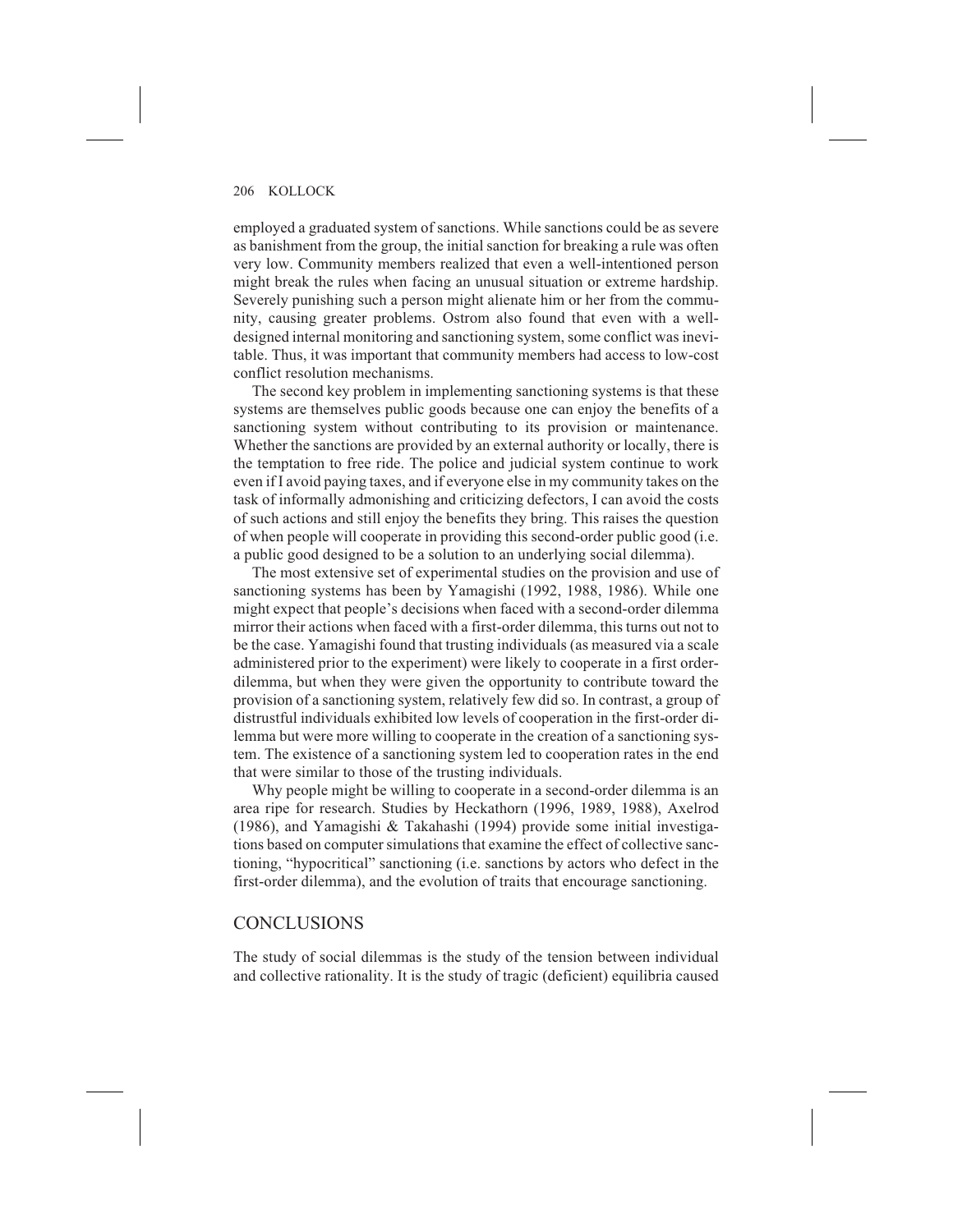by externalities, that is, uncompensated interdependencies. Social dilemmas are also a sensitive research domain, in that a great many variables can affect cooperation rates, and small changes in these variables can sometimes have large effects (Ledyard 1995).

### *Studying Social Dilemmas*

One of the great advantages of doing research in social dilemmas is that a wellspecified set of models exists that allows one to capture the key dynamics in a simple and tractable way in the laboratory. This is also one of the downfalls of research in the area—it is perhaps too easy to set up a social dilemma and vary any one of an infinite number of variables rather than thinking strategically about which situations and which parameters are most important. The Prisoner's Dilemma Game in particular has served as a kind of readily available thermometer of cooperation that can be stuck into any situation. There is nothing to keep a researcher from examining the effects of eye color or pounds of meat consumed on cooperation rates, and some studies have come close to such esoterica. As Messick & Brewer (1983, p. 40) warned us at the end of their influential review, "There are more experiments that can be done than are worth doing and it is as important as it is tricky to determine which are which."

Current experimental work has introduced a number of important innovations in the design of studies. In particular, a number of researchers have increasingly relaxed the constrained designs of early work. One can now find research in which actors have the option of leaving the interaction, of choosing new partners, and even of choosing the game structures (Kakiuchi & Yamagishi 1997). Other researchers have developed designs that highlight the importance of the group, examining the effects of inter-group competition or the use of exclusion from the group (ostracism) as a sanction (Kerr 1997).

There are some chronic problems, however, in the manner in which experimental research is being conducted. Many experiments in this area have used trivially small incentives. "It makes no sense," said Orbell & Dawes (1981), "to spend large amounts of money for summer salaries, secretaries, computer terminals, and research assistants, and then motivate the subjects with microscopic amounts of money or course credits." The generalizability of our results is limited to the extent we use small incentives, and it is entirely possible that many of the inconclusive or contradictory results that are reported in the literature are due in part to subjects being faced with outcomes that are trivial. It is also the case that with few exceptions, most of these studies have involved very small groups. Our results are thus limited again to the extent that a 10 person group is defined as a "large" group.

Turning briefly to other methodologies, experimental work has been bolstered by studies based on computer simulations that allow one to investigate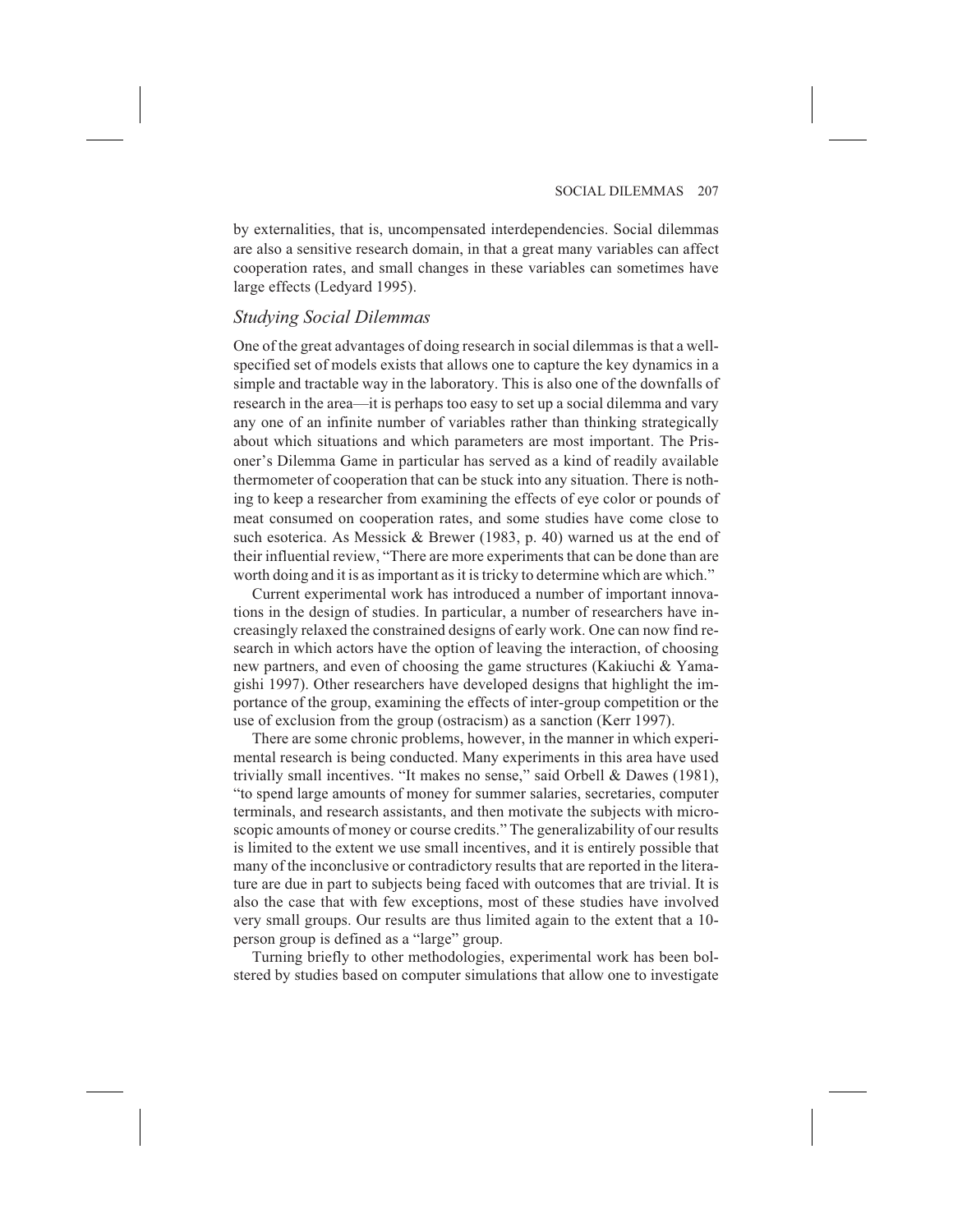models involving very large groups, explore the logical terrain of one's theories, study problems that do not lend themselves to analytical solutions, and develop tenable models that can guide behavioral experiments (for recent collections, see Liebrand & Messick 1996, Axelrod 1997). Also important in recent years has been the emergence of a great many field studies based on the logic of social dilemmas. These include many studies on resource management as well as fascinating accounts on such topics as the Sicilian Mafia (Gambetta 1993) and a study of trespass disputes among ranchers in northern California (Ellickson 1991). While one gives up the careful control of experimental work by moving into the field, one can examine situations involving truly large groups and significant (even life-threatening) outcomes. I believe the strongest work combines multiple methodologies. Yamagishi and his colleagues (Yamagishi et al 1994, Yamagishi & Takahashi 1994, Yamagishi & Yamagishi 1994), for example, have combined simulations, survey research, and experimental studies in their research on trust and social dilemmas. Ostrom and her colleagues (Ostrom et al 1994) also have a long history of using multiple methods, combining field studies with experimental work.

### *Future Directions*

In addition to the advances in research design and issues mentioned above, I believe especially promising directions for research in the future include work on the expectations and effects of generalized reciprocity within groups, the transformation of incentive structures, and a greater focus on the Assurance Game as a core model in understanding social dilemmas.

A great deal of attention has focused on how dilemmas might be structurally changed to reduce or eliminate the temptations to defect. But additional studies on how the incentive structure in dilemmas can be transformed via motivational or strategic means are also crucial. We have seen that there appear to be stable personality traits that result in distinct transformations of objective payoffs, and work on group identity provides evidence of transformation of payoffs depending on group membership. The robust effects of group identity and the expectation of reciprocity imply that such issues as the construction of group boundaries and the signaling of group membership will be of fundamental importance to the study of social dilemmas. Incentive structures can also be transformed via strategic mechanisms such as the adoption of a Tit-for-Tat strategy in a repeated Prisoner's Dilemma Game.

It is noteworthy that the result of many of these transformations is the framing of the social dilemma as an Assurance Game. Working within an Assurance Game does not eliminate the challenge of cooperation, but it does change our focus in many ways. Trustworthiness, trustfulness, and all those factors that influence these concepts become even more important (cf Yamagishi  $\&$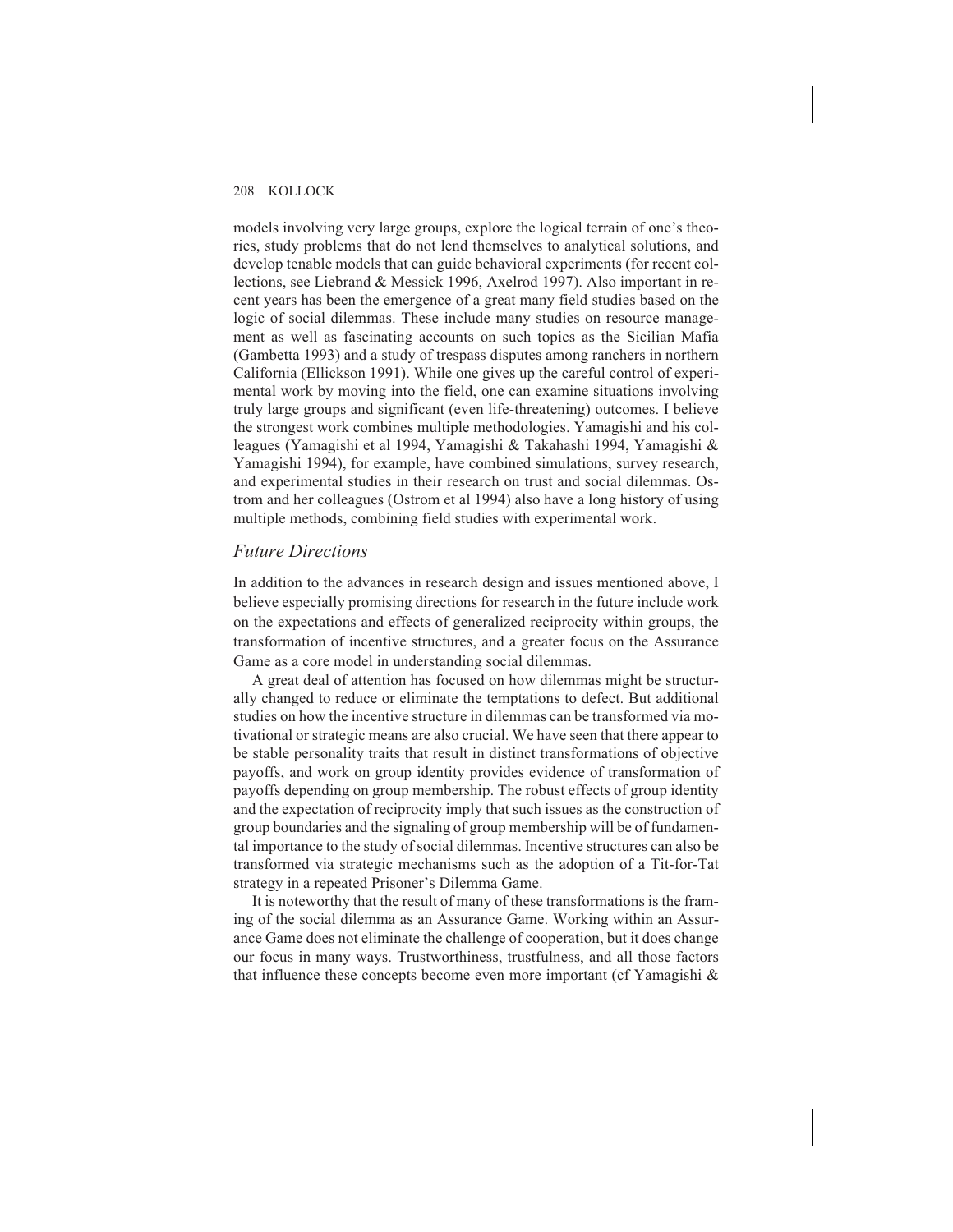Yamagishi 1994). Further, because the key issue in these dilemmas is the assurance that others will cooperate, attempts to signal and advertise one's commitment to cooperate will be critical. This might be as simple as a public pledge to cooperate or an act that is more symbolic.<sup>21</sup> In this sense, signs that one is committed to a group or to a particular goal would be important in encouraging others to cooperate (e.g. wearing a crucifix, a lapel pin from a fraternal organization, gang colors, a union pin). More broadly, using the Assurance Game as one's model makes signaling and signal detection (or in the language of social psychology, dramaturgy and attribution) centrally relevant to a study of human cooperation.<sup>22</sup>

Transformations can also be important because they provide another potential path to solving social dilemmas. Rather than trying to solve the dilemma as it exists, it may be easier to work to transform the dilemma to, e.g., an Assurance Game and then use another set of more viable strategies to encourage cooperation (Kollock 1998a, Yamagishi 1995). Bornstein et al's (1990) research in which an *N*-person Prisoner's Dilemma Game is transformed into a Chicken Game via inter-group competition is an example of such an approach.

Ideally, we should pursue experimental designs that permit large groups, sizable incentives, and diverse populations. One possible approach to these challenges is to move away from physical group laboratories to experimental systems that are designed to make use of the many advantages of the Internet (Macy et al 1997). An experimental system based on the World Wide Web would make it much easier to run studies involving very large groups that are composed of more than just college undergraduates. Such a Web-based lab would also permit cross-national experiments, which would enable studies of cross-cultural interactions. One could even make use of monetary exchange rates in order to run experiments in countries where the incentives offered would be truly significant.

Uniting all of these studies is a core set of social dilemmas that can be explicitly and precisely modeled. This core set of models can serve as a kind of lingua franca for communication between disciplines. Researchers with very different goals and methodologies can map the results of each other's work onto their own through the use of these models. However, this potential is often not realized, and it is often the case that scholars in different disciplines remain unaware of each other's work. One of the most important goals for future work is for researchers to become more aware of related literatures in neigh-

 $^{21}$ An excellent example of these processes is given by Fantasia (1988) in his case study of a wildcat strike.

 $22$ Note that dramaturgical issues are very important in a Chicken Game as well as in an Assurance Game, but for different reasons. In a Chicken Game one can try to convince the other that one will certainly not cooperate in hopes of forcing the partner to do so.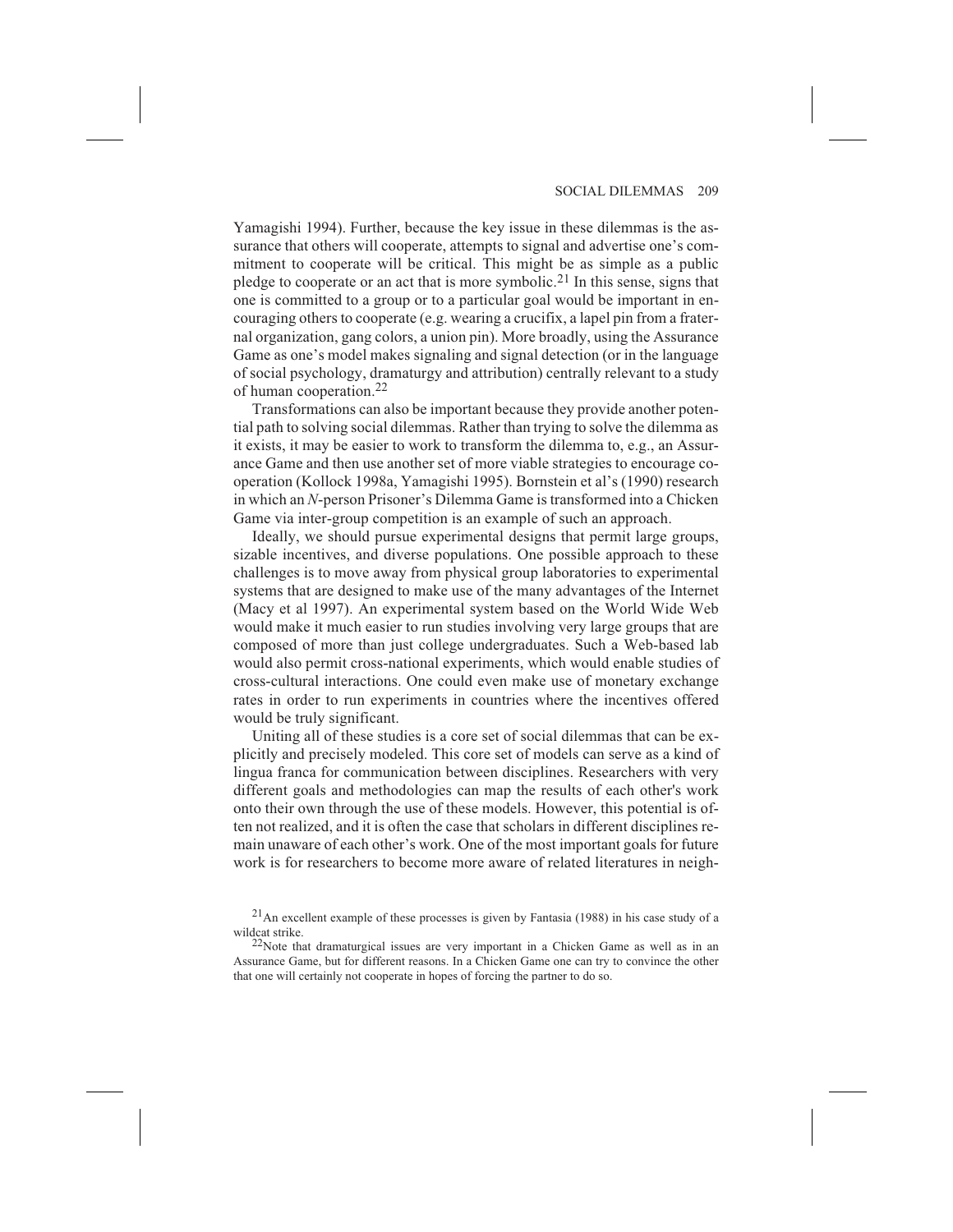boring disciplines. In particular, I would encourage closer ties with experimental economists, who have produced a very useful body of work on social dilemmas (for a starting point, see Kagel & Roth 1995). We should work toward the integration of these various research traditions and the future collaboration of experimental social scientists across the disciplines of sociology, psychology, economics, political science, and anthropology.

#### **ACKNOWLEDGMENTS**

I owe a particular debt to Toshio Yamagishi, Marilynn Brewer, David Messick, Robyn Dawes, and John Orbell for their work and for the conversations I have had with them. I also thank Motoki Watabe for comments on an earlier draft.

> **Visit the** *Annual Reviews home page* **at http://www.AnnualReviews.org.**

#### *Literature Cited*

- Alfano G, Marwell G. 1980. Experiments on the provisions of public goods by groups. III. Nondivisibility and free riding in real groups. *Soc. Psychol. Q.* 43(3):300–9
- Andreoni J. 1988. Why free ride? Strategies and learning in public goods experiments. *J. Public Econ.* 37:291–304
- Axelrod R. 1984. *The Evolution of Cooperation.* New York: Basic Books
- Axelrod R. 1986. An evolutionary approach to norms. *Am. Polit. Sci. Rev.* 80:1095–1111
- Axelrod R. 1997. *The Complexity of Cooperation.* Princeton, NJ: Princeton Univ. Press
- Axelrod R, D'Ambrosio L. 1994. Annotated bibliography of the evolution of cooperation. Online document: http://ippsweb. ipps.lsa.umich.edu:70/1/ipps/papers/coop
- Axelrod R, Dion D. 1988. The further evolution of cooperation. *Science* 242:1385–90
- Banks J, Plott C, Porter D. 1988. An experimental analysis of unanimity in public goods provision mechanisms. *Rev. Econ. Stud.* 55:301–22
- Bonacich P, Shure G, Kahan J, Meeker R. 1976. Cooperation and group size in the nperson prisoner's dilemma. *J. Conflict Resolution* 20:687–706
- Bornstein G, Erev I, Rosen O. 1990. Intergroup competition as a structural solution to social dilemmas. *Soc. Behav.* 5(4): 247–60
- Bornstein G, Rapoport A. 1982. Intergroup

competition for the provision of step-level public goods: effects of preplay communication. *Eur. J. Soc. Psychol.* 18:125–42

- Brewer MB. 1981. Ethnocentrism and its role in interpersonal trust. In *Scientific Inquiry and the Social Sciences*, ed. M Brewer, B Collins, pp. 345–60. San Francisco: Jossey-Bass
- Brewer MB, Kramer RM. 1986. Choice behavior in social dilemmas: effects of social identity, group size, and decision framing. *J. Pers. Soc. Psychol.* 50:543–49
- Bromley DW. 1991. *Environment and Economy: Property Rights and Public Policy*. Oxford, UK: Blackwell
- Bromley DW, Feeny D, McKean M, Peters P, Gilles J, et al, eds. 1992. *Making the Commons Work: Theory, Practice, and Policy.* San Francisco: Inst. Contemp. Stud.
- Buchanan JM. 1971. *The Bases for Collective Action*. New York: General Learning
- Caldwell MD. 1976. Communication and sex effects in a five-person prisoner's dilemma game. *J. Pers. Soc. Psychol.* 33:273–80
- Cass RC, Edney JJ. 1978. The commons dilemma: a simulation testing the effects of resource visibility and territorial division. *Hum. Ecol.* 6(4):371–86
- Cornes R, Sandler T. 1996. *The Theory of Externalities, Public Goods, and Club Goods*. Cambridge: Cambridge Univ. Press. 2nd ed.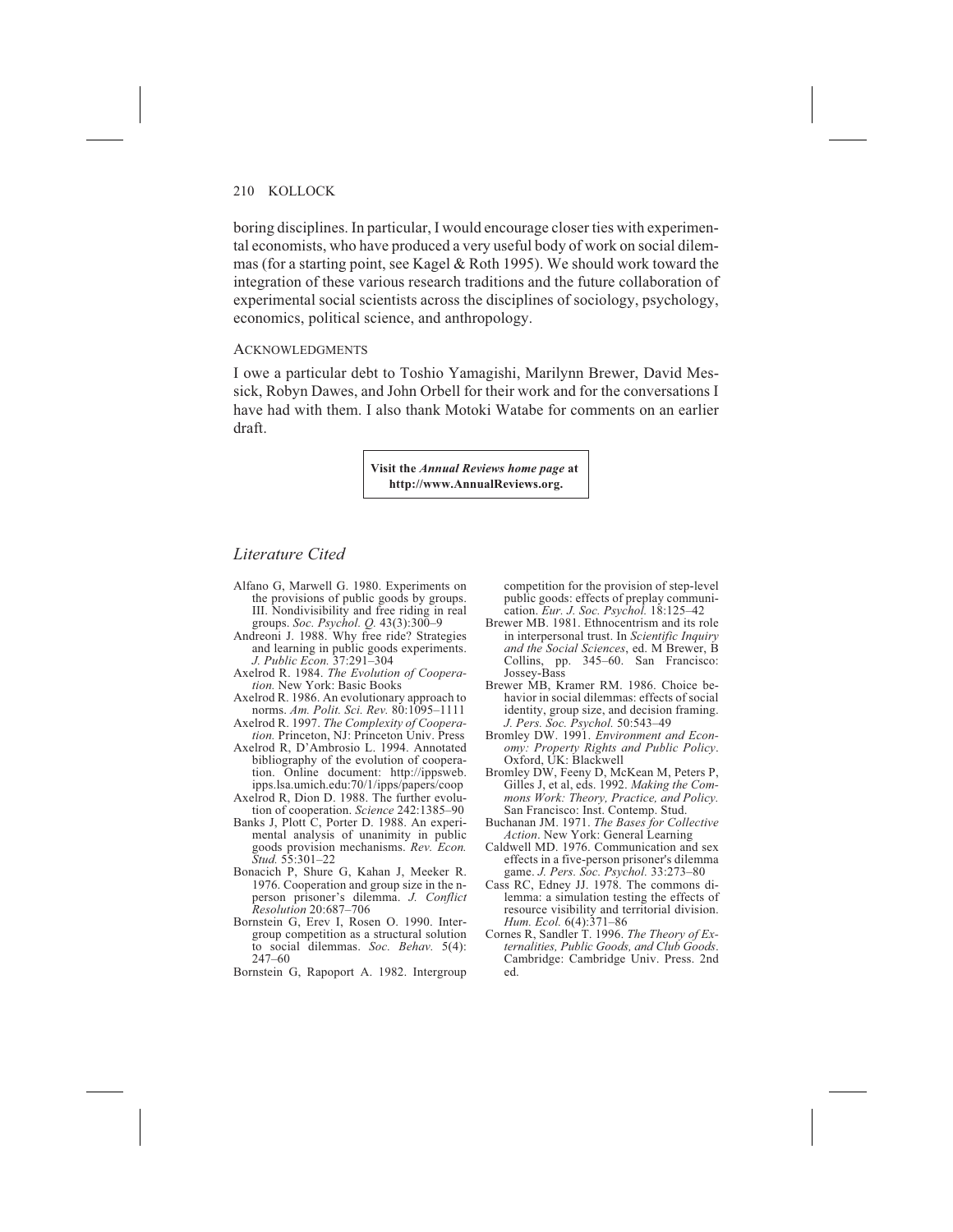- Cross J, Guyer M. 1980. *Social Traps*. Ann Arbor: Univ. Mich. Press
- Crowe BL. 1969. The tragedy of the commons revisited. *Science* 166:1103–7
- Dawes R. 1980. Social dilemmas. *Annu. Rev. Psychol.* 31:169–93
- Dawes R. 1991. Social dilemmas, economic self-interest, and evolutionary theory. In *Frontiers of Mathematical Psychology: Essays in Honor of Clyde Coombs*, ed. DR Brown, JEK Smith, pp. 53–79. New York: Springer-Verlag
- Dawes R, McTavish J, Shaklee H. 1977. Behavior, communication, and assumptions about other people's behavior in a commons dilemma situation. *J. Pers. Soc. Psychol.* 35:1–11
- Edney JJ, Harper CS. 1978a. The commons dilemma: a review. *Contrib. Psychol. Environ. Manage.* 2:491–507
- Edney JJ, Harper CS. 1978b. The effects of information in a resource management problem: a social trap analog. *Hum. Ecol.* 6: 387–95
- Ellickson RC. 1991. *Order Without Law: How Neighbors Settle Disputes*. Cambridge, MA: Harvard Univ. Press
- Fairlie S, Hildyard N, Lohmann N, Sexton S, et al. 1994. Whose common future: reclaiming the commons. *Environ. Urbanization* 6(1):106–30
- Fantasia R. 1988. *Cultures of Solidarity: Consciousness, Action, and Contemporary American Workers*. Berkeley: Univ. Calif. Press
- Fox DR. 1985. Psychology, ideology, utopia, and the commons. *Am. Psychol.* 40(1): 48–58
- Fox J, Guyer M. 1977. Group size and others' strategy in an n-person game. *J. Conflict Resolut.* 21:323–38
- Fox J, Guyer M. 1978. 'Public' choice and cooperation in n-person prisoner's dilemma. *J. Conflict Resolut.* 22:469–81
- Frank R, Gilovich T, Regan D. 1993. Does studying economics inhibit cooperation? *J. Econ. Perpsect.* 7(2):159–71
- Gambetta D. 1993. *The Sicilian Mafia: The Business of Private Protection*. Cambridge, MA: Harvard Univ. Press
- Glance NS, Huberman BA. 1994. The dynamics of social dilemmas. *Sci. Am.* (Mar.): 76–81
- Hamburger H, Guyer M, Fox J. 1975. Group size and cooperation. *J. Conflict Resolut.* 19:503–31
- Hardin G. 1968. The tragedy of the commons. *Science* 162:1243–48
- Hardin G, Baden J. 1977. *Managing the Commons*. San Francisco: Freeman
- Hayashi N. 1993. From tit-for-tat to out-for-

tat: the dilemma of the prisoner's network. *Sociol. Theory Methods* 8(1)(13):19–32 (in Japanese)

- Hayashi N, Ostrom E, Walker J, Yamagishi T. 1997. *Reciprocity, trust and the illusion of control: a cross-societal study*. Work. Pap. Indiana Univ.
- Hechter M. 1984. When actors comply: monitoring costs and the production of social order. *Acta Sociol.* 27:161–83
- Heckathorn DD. 1988. Collective sanctions and the creation of prisoner's dilemma norms. *Am. J. Sociol.* 94(3):535–62
- Heckathorn DD. 1989. Collective action and the second-order free-rider problem. *Rationality Soc.* 1(1):78–100
- Heckathorn DD. 1996. The dynamics and dilemmas of collective action. *Am. Sociol. Rev.* 61:250–77
- Hinde RA, Groebel J. 1991. *Cooperation and Prosocial Behaviour*. Cambridge, UK: Cambridge Univ. Press
- Hume D. 1739/1976. *A Treatise of Human Nature*. Oxford, UK: Oxford Univ. Press
- Isaac RM, McCue K, Plott C. 1985. Public goods provision in an experimental environment. *J. Public Econ.* 26:51–74
- Isaac RM, Schmidtz D, Walker J. 1988. The assurance problem in a laboratory market. *Public Choice* 62(3):217–36
- Isaac RM, Walker J. 1988. Group size effects in public goods provision: the voluntary contribution mechanism. *Q. J. Econ.* 103: 179–99
- Isaac RM, Walker J, Thomas S. 1984. Divergent evidence on free riding: an experimental examination of possible explanations. *Public Choice* 43:113–49
- Isaac RM, Walker J, Williams A. 1990. *Group size and the voluntary provision of public goods: experimental evidence utilizing very large groups.* Work. Pap. Indiana Univ.
- Jerdee TH, Rosen B. 1974. Effects of opportunity to communicate and visibility of individual decisions on behavior in the common interest. *J. Appl. Soc. Psychol.* 59: 712–16
- Jin N, Yamagishi T. 1997. Group heuristics in social dilemmas. *Jpn. J. Soc. Psychol.* 12: 190–98 (in Japanese with English summary)
- Jin N, Yamagishi T, Kiyonari T. 1996. Bilateral dependency and the minimal group paradigm. *Jpn. J. Psychol.* 67:77–85 (in Japanese with English summary)
- Kagel J, Roth A. 1995. *The Handbook of Experimental Economics.* Princeton, NJ: Princeton Univ. Press
- Kahan JP. 1973. Noninteraction in an anonymous three-person prisoner's dilemma game. *Behav. Sci.* 18(2):124–27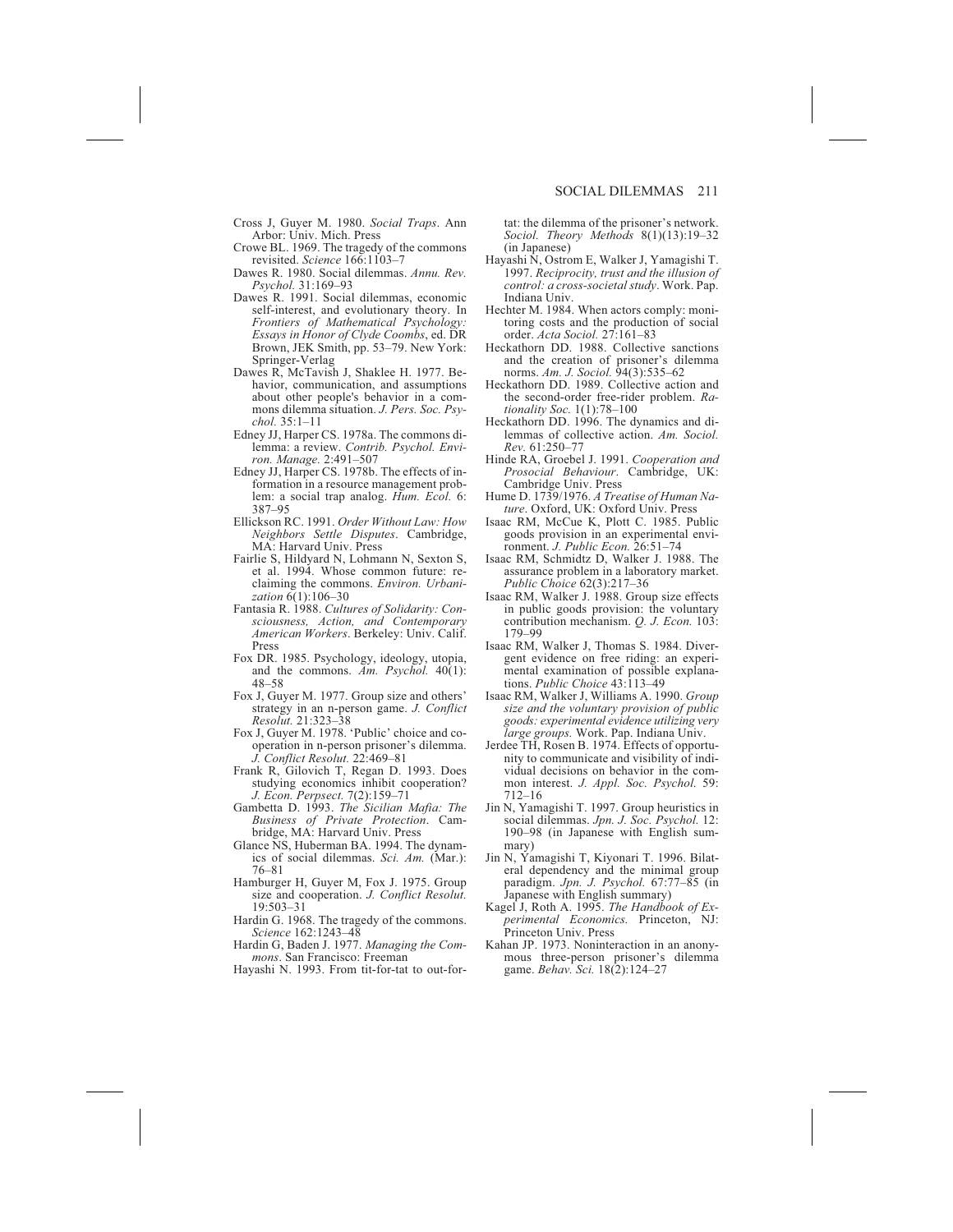- Kakiuchi R, Yamagishi T. 1997. *The dilemma of trust*. Seventh Int. Conf. on Soc. Dilemmas, Cairns, Australia
- Karp D, Jin N, Yamagishi T, Shinotsuka H. 1993. Raising the minimum in the minimal group paradigm. *Jpn. J. Exp. Soc. Psychol.* 32:231–40
- Kelley HH. 1979. *Personal Relationships: Their Structures and Processes*. Hillsdale, NJ: Lawrence Erlbaum
- Kelley HH, Grzelak J. 1972. Conflict between individual and common interest in an Nperson relationship. *J. Pers. Soc. Psychol.* 21:190–97
- Kelley HH, Thibaut JW. 1978. *Interpersonal Relations: A Theory of Interdependence*. New York: Wiley & Sons
- Kerr N. 1989. Illusions of efficacy: the effects of group size on perceived efficacy in social dilemmas. *J. Exp. Soc. Psychol.* 25: 287–313
- Kerr N. 1992. Efficacy as a causal and moderating variable in social dilemmas. In *Social Dilemmas: Theoretical Issues and Research Findings*, ed. WBG Liebrand, DM Messick, HAM Wilke, pp. 59–80. Oxford: Pergamon
- Kerr N. 1997. *Anonymity and social control in social dilemmas*. Seventh Int. Conf. on Soc. Dilemmas, Cairns, Australia
- Kim O, Walker M. 1984. The free rider problem: experimental evidence. *Public Choice* 43:3–24
- Klandermans B. 1986. Individual behavior in real life social dilemmas: a theory and some research results. In *Experimental Social Dilemmas,* ed. HAM Wilke, DM Messick, C Rutte, pp. 87–111. Frankfurt: Verlag Peter Lang
- Kollock P. 1993. 'An eye for an eye leaves everyone blind': cooperation and accounting systems. *Am. Sociol. Rev.* 58(6):768–86
- Kollock P. 1998a. Transforming social dilemmas: group identity and cooperation. In *Modeling Rational and Moral Agents,* ed. P Danielson, pp. 186–210. Oxford, UK: Oxford Univ. Press
- Kollock P. 1988b. Social Dilemmas: Online Resources. www.sscnet.ucla.edu/ soc/faculty/kollock/dilemmas
- Kollock P, Smith M. 1996. Managing the virtual commons: cooperation and conflict in computer communities. In *Computer-Mediated Communication: Linguistic, Social, and Cross-Cultural Perspectives*, ed. S Herring, pp. 109–28. Amsterdam: John Benjamins
- Komorita SS. 1987. Cooperative choice in decomposed social dilemmas. *Pers. Soc. Psychol. Bull.* 13:53–63

Komorita SS, Lapworth CW. 1982. Coopera-

tive choice among individuals versus groups in an n-person dilemma situation. *J. Pers. Soc. Psychol.* 42:487–96

- Komorita SS, Parks CD. 1995. Interpersonal relations: mixed-motive interaction. *Annu. Rev. Psychol.* 46:183–207
- Komorita SS, Parks CD. 1996. *Social Dilemmas.* Boulder, CO: Westview
- Komorita SS, Sweeney J, Kravitz DA. 1980. Cooperative choice in the n-person dilemma situation. *J. Pers. Soc. Psychol.* 38: 504–16
- Kramer RM, Brewer MB. 1984. Effects of group identity on resource use in a simulated commons dilemma. *J. Pers. Soc. Psychol.* 46:1044–56
- Kramer RM, Brewer MB. 1986. Social group identity and the emergence of cooperation in resource conservation dilemmas. In *Experimental Social Dilemmas,* ed. HAM Wilke, DM Messick, C Rutte, pp. 205–34. Frankfurt: Verlag Peter Lang
- Kramer RM, McClintock CG, Messick DM. 1986. Social values and cooperative response to a simulated resource conservation crisis. *J. Pers.* 54:576–91
- Kuhlman DM, Camac CR, Cunha DA. 1986. Individual differences in social orienta-tion. In *Experimental Social Dilemmas,* ed. HAM Wilke, DM Messick, C Rutte, pp. 151–74. Frankfurt: Verlag Peter Lang
- Kuhlman DM, Marshello AFJ. 1975. Individual differences in game motivation as moderators of preprogrammed strategy effects in prisoner's dilemma. *J. Pers. Soc. Psychol.* 32(5):922–31
- Ledyard JO. 1995. Public goods: a survey of experimental research. In *The Handbook of Experimental Economics,* ed. JH Kagel, AE Roth, pp. 111–94. Princeton, NJ: Princeton Univ. Press
- Liebrand WBG. 1984. The effect of social motives, communication and group size on behavior in an n-person multi-stage mixed-motive game. *Eur. J. Soc. Psychol.* 14:239–64
- Liebrand WBG, Messick DM, eds. 1996. *Frontiers in Social Dilemmas Research*. Berlin: Springer Verlag
- Liebrand WBG, Messick DM, Wilke HAM, eds. 1992. *Social Dilemmas: Theoretical Issues and Research Findings*. New York: Pergamon
- Liebrand WBG, Wilke HAM, Vogel R, Wolters FJM. 1986. Value orientation and conformity in three types of social dilemma games. *J. Conflict Resolut.* 30:77–97
- Lloyd WF. [1832] 1977. On the checks to population. Reprinted in *Managing the Commons,* ed. G Hardin, J Baden. San Francisco: Freeman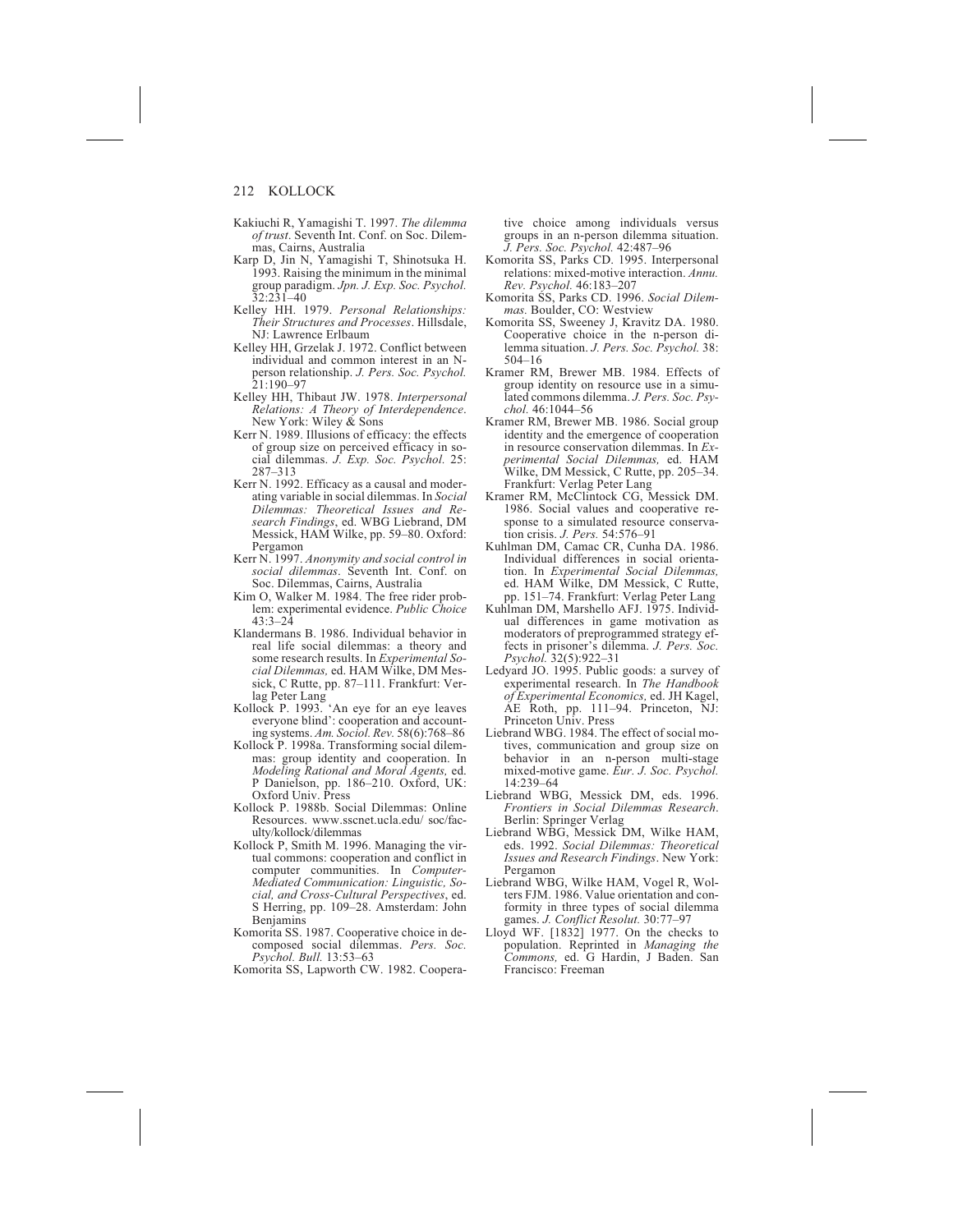- Lohmann S. 1995. The poverty of Green and Shapiro. *Crit. Rev.* 9(1–2):127–300
- Luce D, Raifa H. 1957. *Games and Decisions*. New York: Wiley
- Macy MW. 1991. Chains of cooperation: threshold effects in collective action. *Am. Sociol. Rev.* 56(12):730–47
- Macy MW. 1993. Social learning and the structure of collective action. In *Advances in Group Processes,* ed. E Lawler et al, 10:1–36. Greenwich, CT: JAI
- Macy MW, Kollock P, Yamagishi T. 1997. *The 'Tiger's Cave' experiments: a proposal for a web-based laboratory for cross-cultural research on trust in social dilemmas.* Work. Pap. Cornell Univ.
- Maki JE, Hoffman DM, Berk RA. 1978. A time series analysis of the impact of a water conservation campaign. *Eval. Q.* 2: 107–18
- Marwell G, Ames R. 1981. Economists free ride, does anyone else? Experiments on the provision of public goods, IV. *J. Public Econ.* 15:295–310
- Marwel G, Oliver P. 1993. *The Critical Mass in Collective Action: A Micro-Social Theory.* Cambridge, MA: Cambridge Univ. Press
- McCay BJ, Acheson JM, eds. 1987. *The Question of the Commons: The Culture and Ecology of Communal Resources*. Tucson: Univ. Ariz. Press
- McClintock CG. 1974. Development of social motives in Anglo-American and Mexican-American children. *J. Pers. Soc. Psychol.* 29:348–54
- McClintock CG, Keil LJ. 1983. Social values: their definition, their development, and their impact upon human decision making in settings of outcome interdependence. In *Small Groups and Social Interaction*, ed. H Blumberg, A Hare, V Kent, M Davies, 2:123–43. London: Wiley
- McClintock CG, Liebrand WBG. 1988. Role of interdependence structure, individual value orientation, and another's strategy in social decision making: a transformational analysis. *J. Pers. Soc. Psychol.* 55(3): 396–409
- Messick DM, Brewer MB. 1983. Solving social dilemmas. In *Review of Personality and Social Psychology,* ed. L Wheeler, P Shaver, 4:11–44. Beverly Hills, CA: Sage
- Messick DM, McClelland CL. 1983. Social traps and temporal traps. *Soc. Psychol. Bull.* 9:105–10
- Messick DM, Wilke HAM, Brewer MB, Kramer RM, Zemke P, Lui L. 1983. Individual adaptations and structural change as solutions to social dilemmas. *J. Pers. Soc. Psychol.* 44:294–309
- Moe TM. 1980. *The Organization of Interests: Incentives and Internal Dynamics of Political Interest Groups.* Chicago, IL: Univ. Chicago Press
- Mueller EN, Opp KD. 1986. Rational choice and rebellious collective action. *Am. Polit. Sci. Rev.* 80:471–87
- Olson M. 1965. *The Logic of Collective Action: Public Goods and the Theory of Groups*. Cambridge, MA: Harvard Univ. Press
- Orbell J, Dawes R. 1981. Social dilemmas. In *Progress in Applied Social Psychology*, ed. GM Stephenson, JM Davis, 1:37–65. New York: Wiley
- Orbell J, Dawes R. 1993. Social welfare, cooperators' advantage, and the option of not playing the game. *Am. Sociol. Rev.* 58(6): 787–800
- Orbell J, Dawes R, van de Kragt A. 1990. The limits of multilateral promising. *Ethics* 100:616–27
- Orbell J, van de Kragt A, Dawes R. 1988. Explaining discussion-induced cooperation. *J. Pers. Soc. Psychol.* 54:811–19
- Ostrom E. 1990. *Governing the Commons: The Evolution of Institutions for Collective Action*. Cambridge, UK: Cambridge Univ. Press
- Ostrom E. 1992. *Crafting Institutions for Self-Governing Irrigation Systems*. San Francisco: ICS
- Ostrom E, Gardner R, Walker J. 1994. *Rules, Games, and Common-Pool Resources*. Ann Arbor: Univ. Mich. Press
- Poundstone W. 1992. *Prisoner's Dilemma.* New York: Doubleday
- Rapoport A. 1967. Optimal policies for the prisoner's dilemma. *Psychol. Rev.* 75: 136–48
- Rapoport A, Bornstein G. 1987. Intergroup competition for the provision of binary public goods. *Psychol. Rev.* 94:291–99
- Rapoport A, Bornstein G. 1989. Solving public good problems in competition between equal and unequal size groups. *J. Conflict Resolut.* 33:460–79
- Rapoport A, Bornstein G, Erev I. 1989. Intergroup competition for public goods: effects of unequal resource and relative group size. *J. Pers. Soc. Psychol.* 56: 748–56
- Rutte CG, Wilke HAM. 1985. Preferences for decision structures in a social dilemma situation. *Eur. J. Soc. Psychol.* 15:367–70
- Samuelson CD, Messick DM. 1986a. Alternative structural solutions to resource dilemmas. *Organ. Behav. Hum. Decision Processes* 37:139–55
- Samuelson CD, Messick DM. 1986b. Inequities in access to and use of shared re-